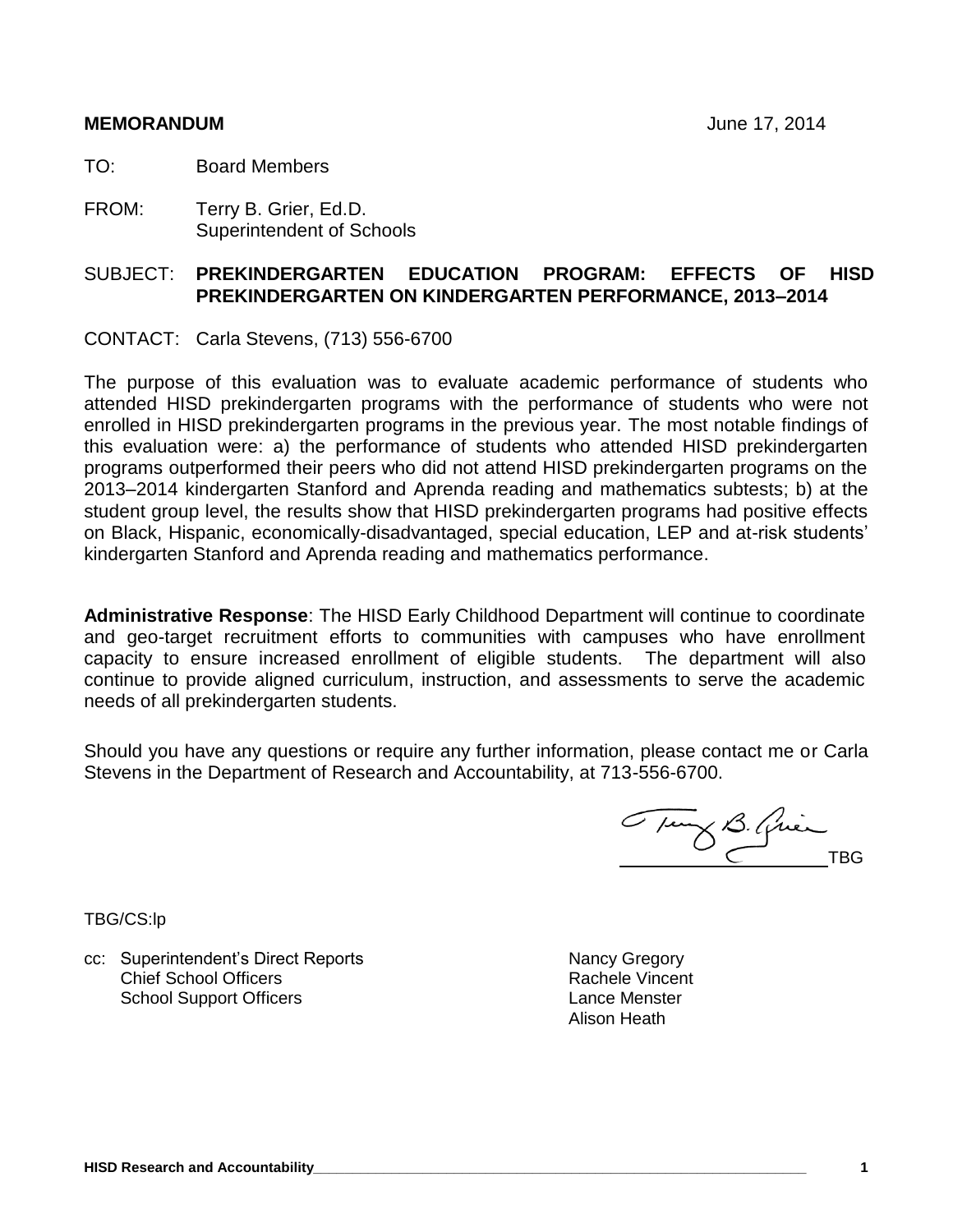



**PREKINDERGARTEN EDUCATION PROGRAM: EFFECTS OF HISD PREKINDERGARTEN ON KINDERGARTEN PERFORMANCE, 2013–2014**

**DEPARTMENT OF RESEARCH AND ACCOUNTABILITY H ouston I n d epen d ent S chool District**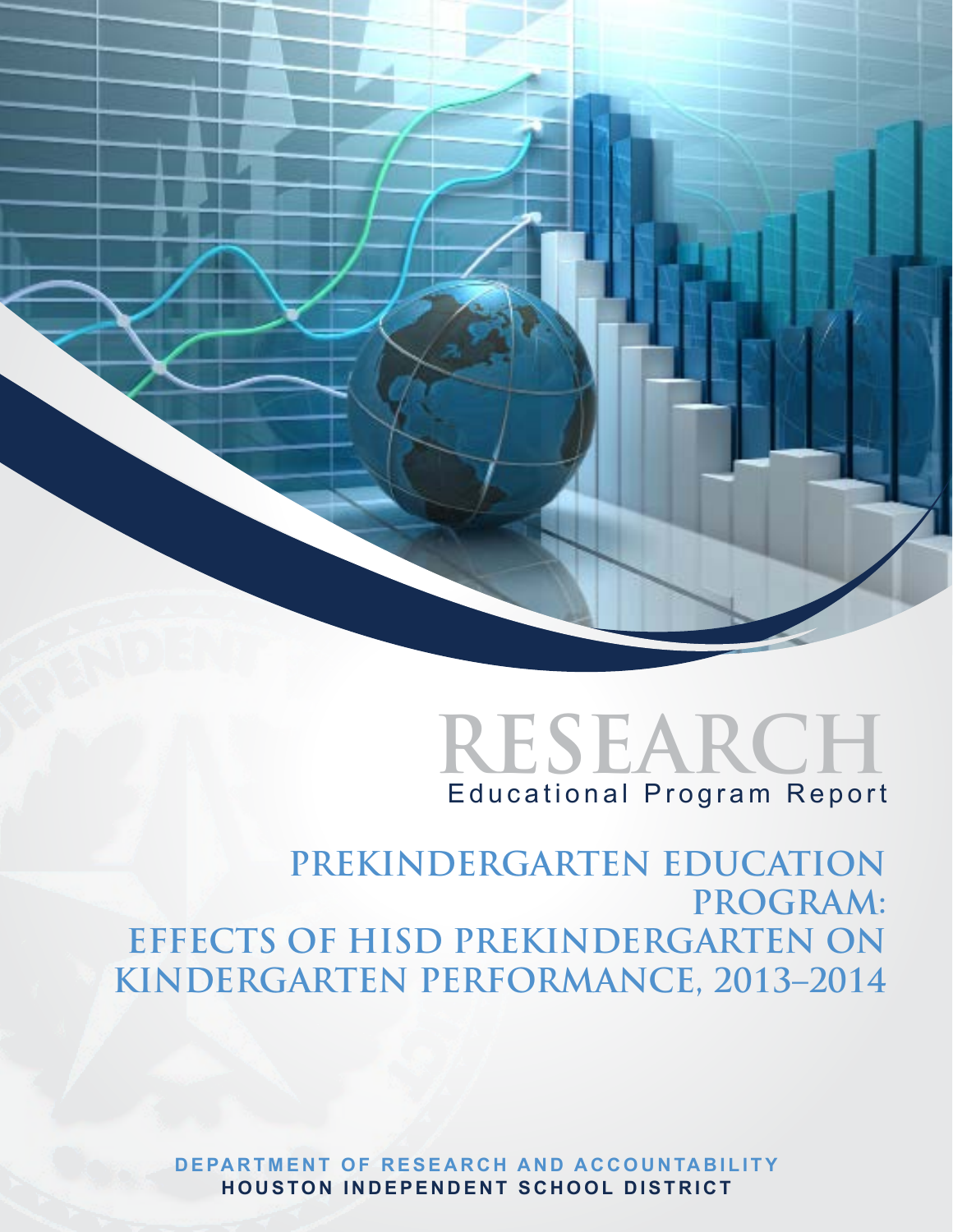

**2014 Board of Education**

**Juliet Stipeche PRESIDENT** 

**Rhonda Skillern-Jones** First Vice President

**Manuel Rodriguez, Jr.** Second Vice President

**Anna Eastman SECRETARY** 

**Wanda Adams** Assistant Secretary

**Michael L. Lunceford Paula Harris Greg Meyers Harvin C. Moore**

**Terry B. Grier, Ed.D.** SUPERINTENDENT OF SCHOOLS

**Carla Stevens** ASSISTANT SUPERINTENDENT DEPARTMENT OF RESEARCH AND ACCOUNTABILITY

**Lai Pei , Ph.D.** RESEARCH SPECIALIST

**Venita Holmes, Dr.P.H.** RESEARCH MANAGER

# **Houston Independent School District**

Hattie Mae White Educational Support Center 4400 West 18th Street

Houston, Texas 77092-8501

**www.houstonisd.org**

It is the policy of the Houston Independent School District not to discriminate on the basis of age, color, handicap or disability, ancestry, national origin, marital status, race, religion, sex, veteran status, or political affiliation in its educational or employment programs and activities.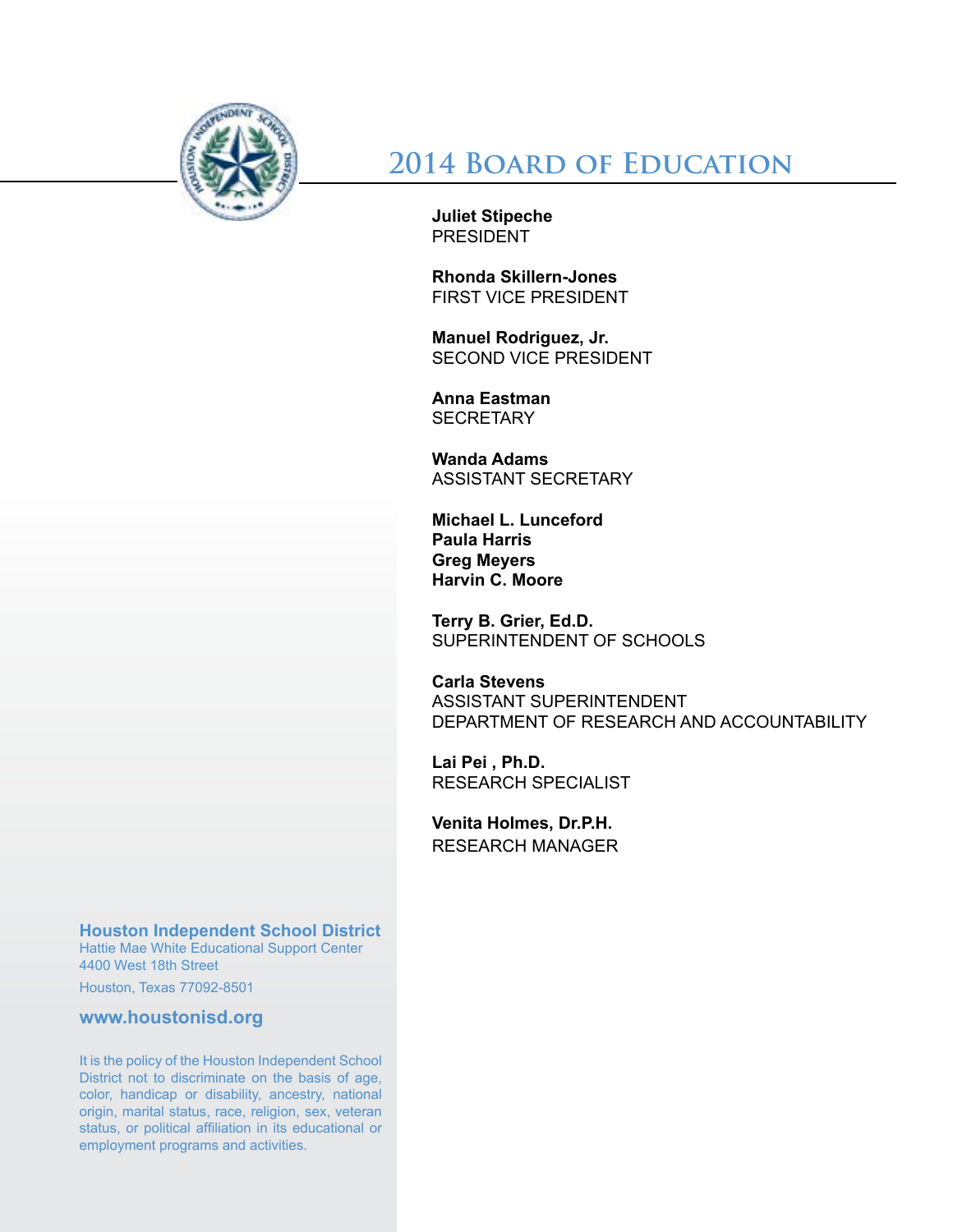# **PREKINDERGARTEN EDUCATION PROGRAM: EFFECTS OF HISD PREKINDERGARTEN ON KINDERGARTEN PERFORMANCE, 2013–2014**

# **Executive Summary**

#### **Program Description**

In compliance with the Texas Education Code § 29.153, the Houston Independent School District (HISD) has provided free prekindergarten classes for eligible Houston area four-year old students since the 1985–1986 academic year. The program curriculum focuses on beginning literacy, numeracy, social emotional development as well as supporting the individual linguistic and cultural needs of the children served. The prekindergarten program curriculum forms the basis of children's future academic success. The purpose of this evaluation is to examine the extent that students benefit from attending HISD prekindergarten. To determine the academic benefits of HISD prekindergarten programs, the academic performance of students who attended HISD prekindergarten programs were compared to students who were not enrolled in HISD prekindergarten programs in the previous year. The report will address the following research questions:

- 1. The performance of HISD and Non-HISD prekindergarten students on the 2013–2014 kindergarten Stanford 10 and Aprenda 3 reading and mathematics subtests;
- 2. The effects of HISD prekindergarten programs on students' reading performance by student subgroups; and
- 3. The effects of HISD prekindergarten programs on students' mathematics performance by student subgroups.

This evaluation also examined prekindergarten program enrollment trends and the proportion of kindergarten students enrolled in HISD and Non-HISD prekindergarten programs from 2006–2007 to 2013–2014.

#### **Highlights**

- Overall, the analysis showed that there is a statistically significant difference in the mean NCE scores on both 2013–2014 kindergarten Stanford and Aprenda reading and mathematics subtests between students who attended HISD prekindergarten programs and their peers who did not attend HISD prekindergarten programs.
- Comparisons by ethnicity showed that Black and Hispanic students who attended HISD prekindergarten programs outperformed their peers who did not attend HISD prekindergarten programs on the 2013–2014 kindergarten Stanford reading and mathematics subtests.
- Economically-disadvantaged, special education, limited English proficiency (LEP), and at-risk students who attended HISD prekindergarten programs outperformed their peers who did not attend HISD prekindergarten programs on the 2013–2014 kindergarten Stanford reading and mathematics subtests.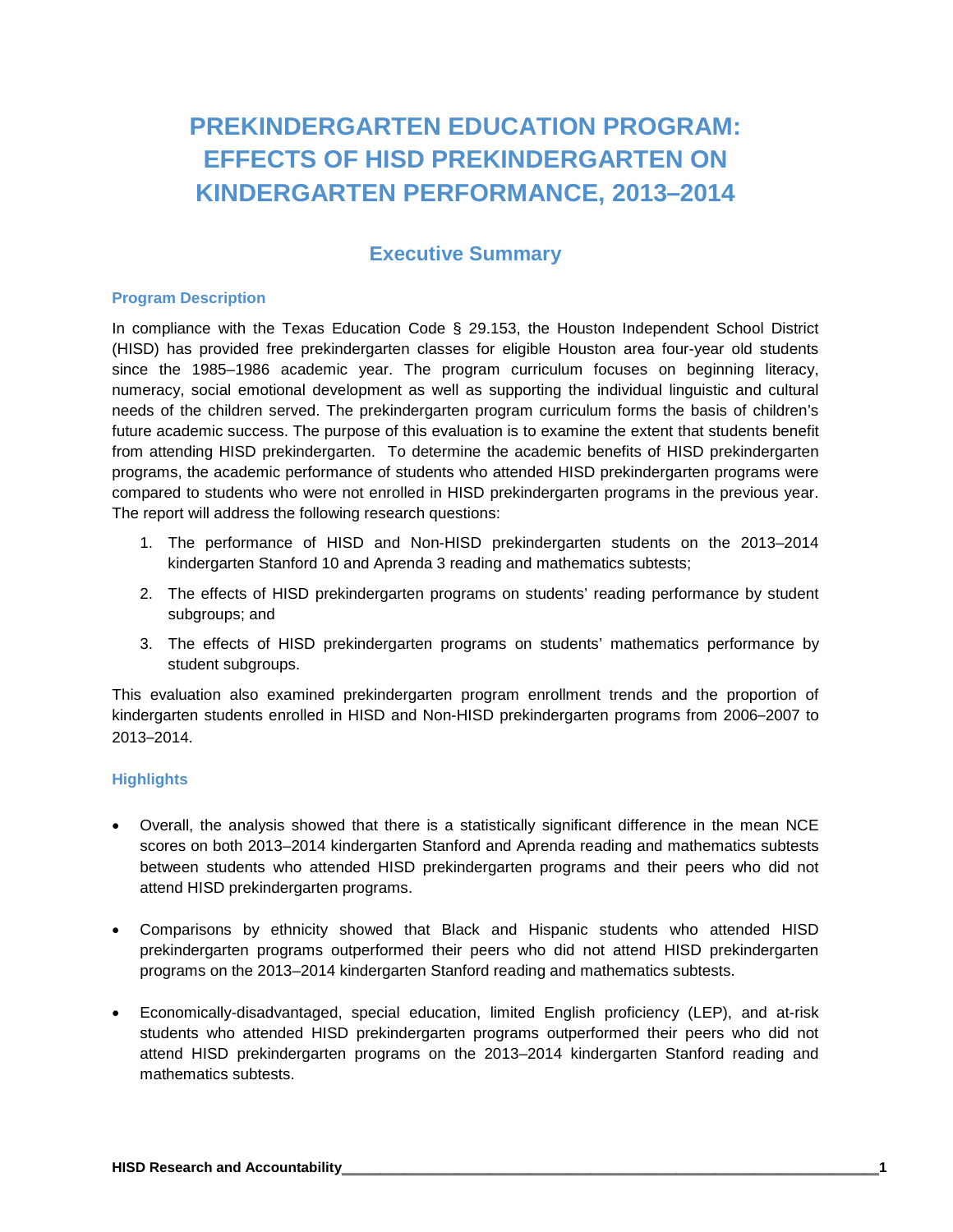• The performance of students who attended HISD prekindergarten programs outperformed their peers who did not attend HISD prekindergarten programs on the kindergarten Aprenda reading and mathematics subtests in all student groups (ethnicity, gender, economically-disadvantaged, special education placement, LEP, and at-risk).

#### **Recommendations**

- HISD may consider modifying its student information database to collect prekindergarten educational placement at students' enrollment in HISD. This will enable district administrators and researchers to determine the full impact of HISD prekindergarten programs with other non-HISD prekindergarten class models or with students who did not attend prekindergarten programs.
- Given findings suggesting that HISD prekindergarten students are benefitting from the program, elementary grade curricular in the district should consider building on the prekindergarten curriculum to enhance the academic gains made by these students as they progress through elementary school.
- In future evaluations, observation data of classroom instruction may be collected to validate the implementation of the districts' plan in HISD prekindergarten classrooms.

#### **Administrative Response**

The HISD Early Childhood Department will continue to coordinate and geo-target recruitment efforts to communities with campuses who have enrollment capacity to ensure increased enrollment of eligible students. The HISD Early Childhood Department will continue to provide aligned curriculum, instruction, and assessments to serve the academic needs of all prekindergarten students.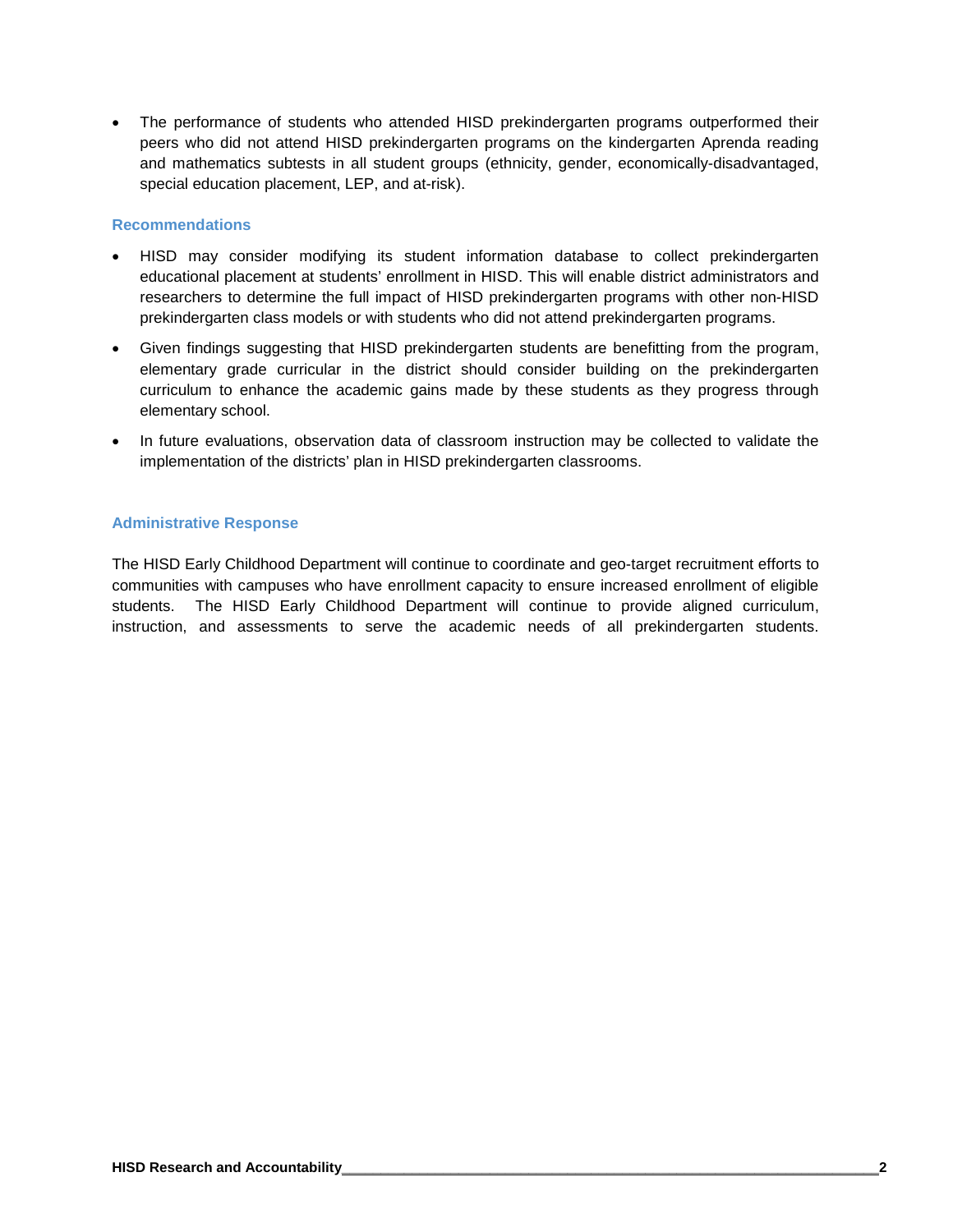# **Introduction**

Early childhood education researchers have found that high quality prekindergarten programs enhance students' cognitive development and increase academic achievement, particularly for students from disadvantaged backgrounds (Brooks-Gunn, 2003; Currie, 2001; Gormley, Gayer, Phillips, Dawson, 2005; Magnuson, Rhum, and Waldfogel, 2007; Shager et al., 2013). Review of the literature also suggests that the beneficial effects of an early childhood interventions are typically much larger for more disadvantaged youth (see Currie, 2001; Magnuson et al., 2007). Despite the improved outcomes for economically-disadvantaged children who attend early childhood programs (i.e., Head Start), their average levels of achievement tend to be lower compared to their non-economicallydisadvantaged peers (Currie & Neidell, 2007). The effects of early childhood intervention on low socioeconomic students' academic outcomes are well documented (e.g., Aikens & Barbarin, 2008; Brooks-Gunn, 2003; Chatterji, 2006). The current evaluation examined the effects of HISD's prekindergarten programs on student academic achievement by taking consideration of students' socioeconomic status, special education placement, LEP, and at-risk status.

# **Methods**

#### **Data Collection and Analysis**

- The current analysis focused on the academic performance of the 2013–2014 HISD kindergarten students. These kindergarten students were classified into two groups: HISD and Non-HISD prekindergarten students, based on their prekindergarten enrollment status in 2012–2013. **Table 1** (p. 15) summarizes the demographic characteristics of the 2013–2014 HISD kindergarteners by their prekindergarten enrollment status.
- The reading and mathematics tests in this evaluation were the 2013–2014 Stanford 10 and Aprenda 3 reading and mathematics subtests.
- Both Stanford and Aprenda are norm-referenced assessments, and were administered in December of students' kindergarten year. In order to compare scores from different administrations and from different instruments, the Normal Curve Equivalents (NCEs) were used for all subtests in this evaluation.
- Effect size was used to quantify the size of the performance difference between HISD and Non-HISD prekindergarten students. Borman and D'Agostino (1996) suggested that the average effect size associated with Title I programs is  $d = 0.15$ . Kulik, Kulik, and Bangert (1984) suggested that the average effect size in achievement test score is 0.32. Therefore, the effect size of  $d = 0.15$  was considered as small-modest,  $d = 0.3$  as modest-large, and  $d = 0.5$ as large in this report.
- In this evaluation, analyses were conducted to examine the academic achievement differences on reading and mathematics subtests between HISD prekindergarten students and Non-HISD prekindergarten students. The following characteristics were explored in determining which student demographics were related to their reading and mathematics performance. These student characteristics included ethnicity, gender, economicallydisadvantaged status, special education placement, LEP, and at-risk status.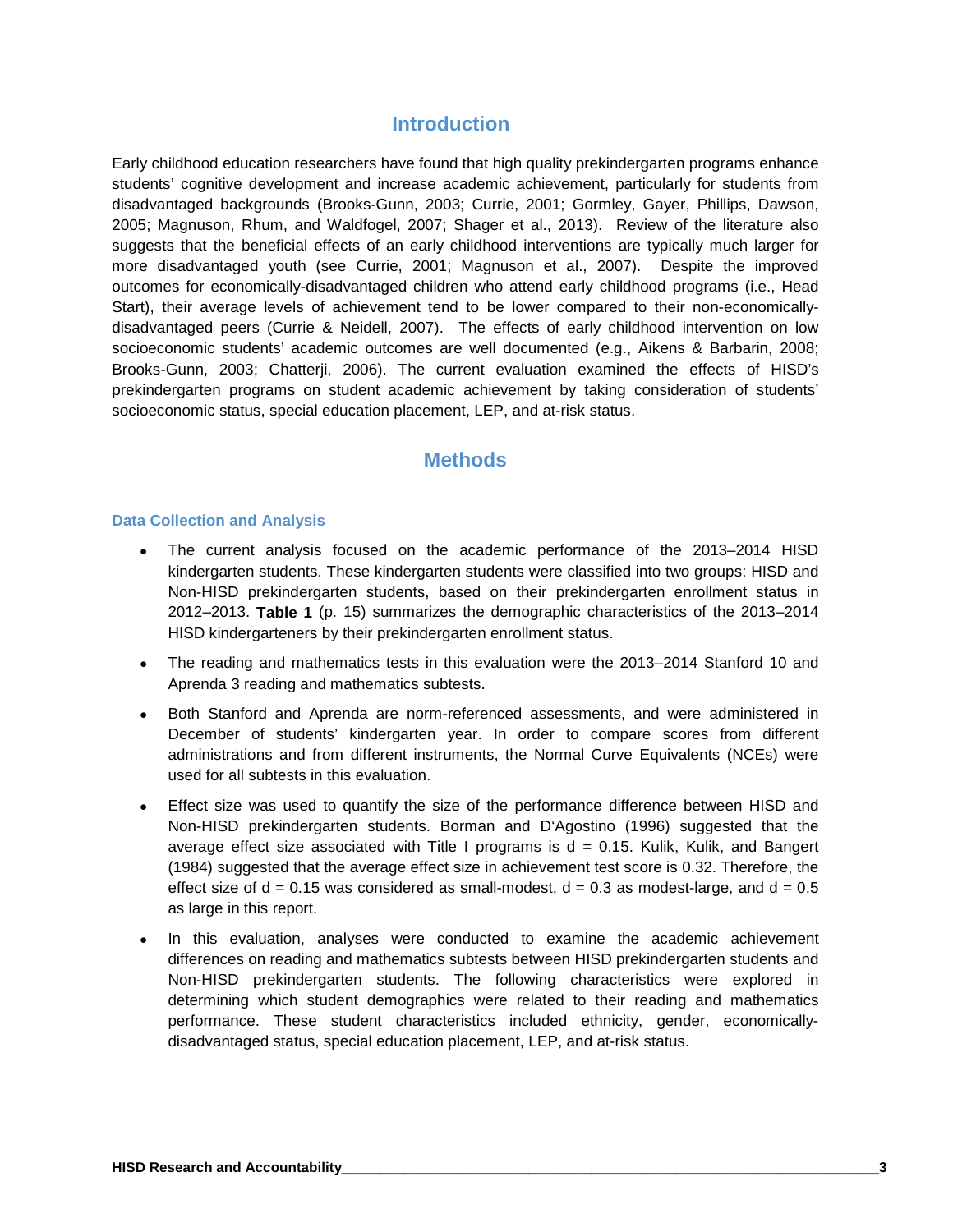#### **Data Limitations**

- The Non-HISD prekindergarten students may receive some other form of early childhood intervention before entering HISD kindergarten.
- A randomized experimental design was not implemented to evaluate the effects of HISD prekindergarten on student's academic performance; therefore, findings concerning the magnitude of the effect of HISD prekindergarten program on kindergarten performance may be biased.

# **Results**

#### **What was the HISD prekindergarten program enrollment trend in the last seven years?**

- **Figure 1** (p. 5) presents the prekindergarten enrollment trend of HISD students from 2006– 2007 through the 2013–2014 academic years.
- The prekindergarten enrollment decreased from 16,192 in 2012–2013 to 16,042 in 2013– 2014, which is a 0.9% drop in the enrollment in 2013–2014 compared to the previous year.

**What was the seven-year trend in the proportion of kindergarten students who were enrolled in HISD prekindergarten the previous year?**

- **Figure 2** (p. 5) depicts the percent of kindergarteners from 2006–2007 through 2013–2014 who were enrolled in an HISD prekindergarten program the previous year.
- The proportion of kindergarteners who attended HISD prekindergarten the previous year increased on average by 1.0 percent annually from 2006–2007 through 2011–2012 with a slight drop from 2011–2012 through 2013–2014.
- In 2006–2007, approximately 63.0% of kindergarteners were enrolled in HISD prekindergarten the previous year. By 2013–2014, the proportion of kindergarteners who attended HISD prekindergarten was 65.5%.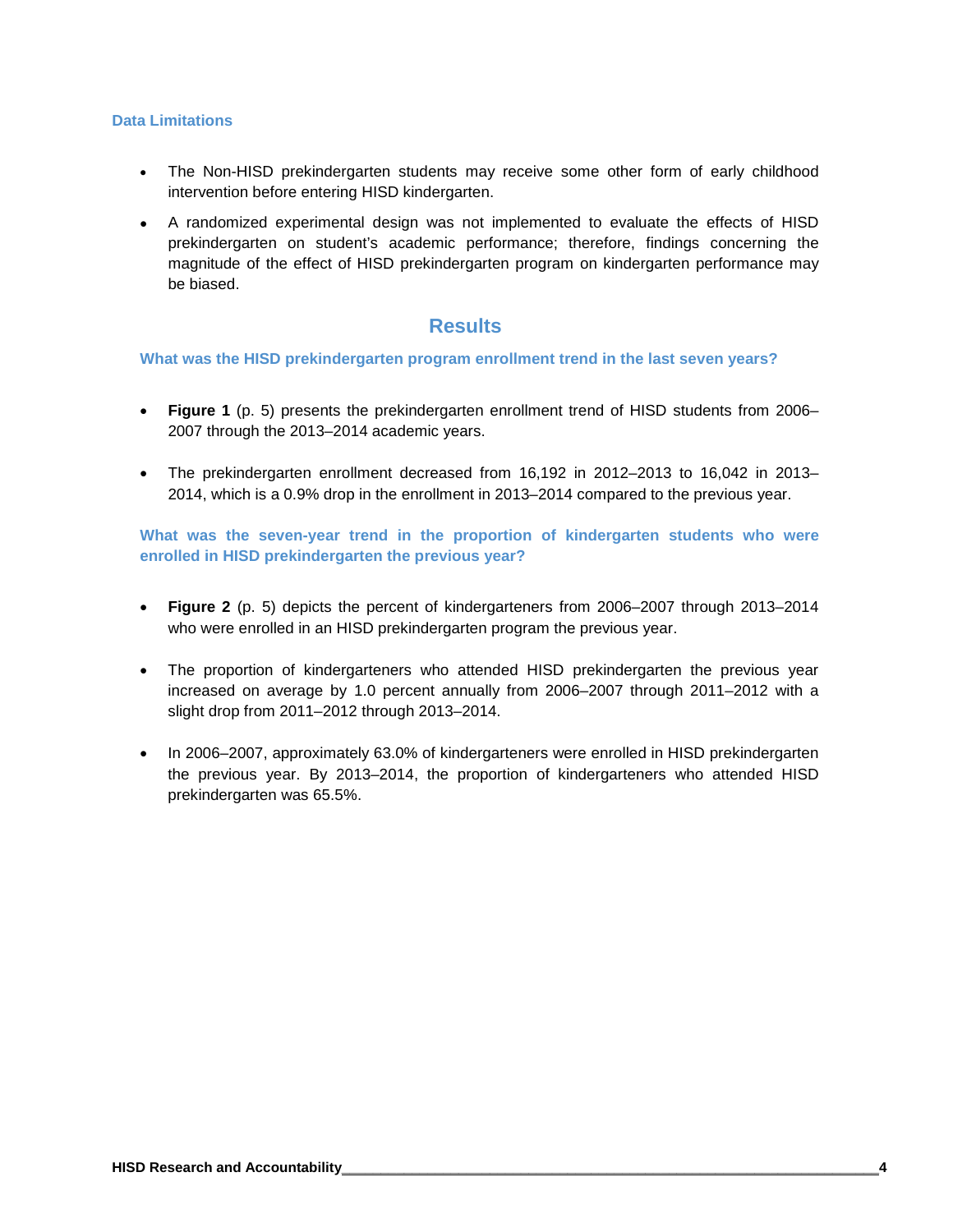

**Figure 1. The 2006–2014 Enrollment Trends of Students Who Attended HISD Prekindergarten** 

**Figure 2. Seven-year Trend in the Percent and Number of Kindergarteners by Prekindergarten Enrollment in HISD and Non-HISD Prek Programs**

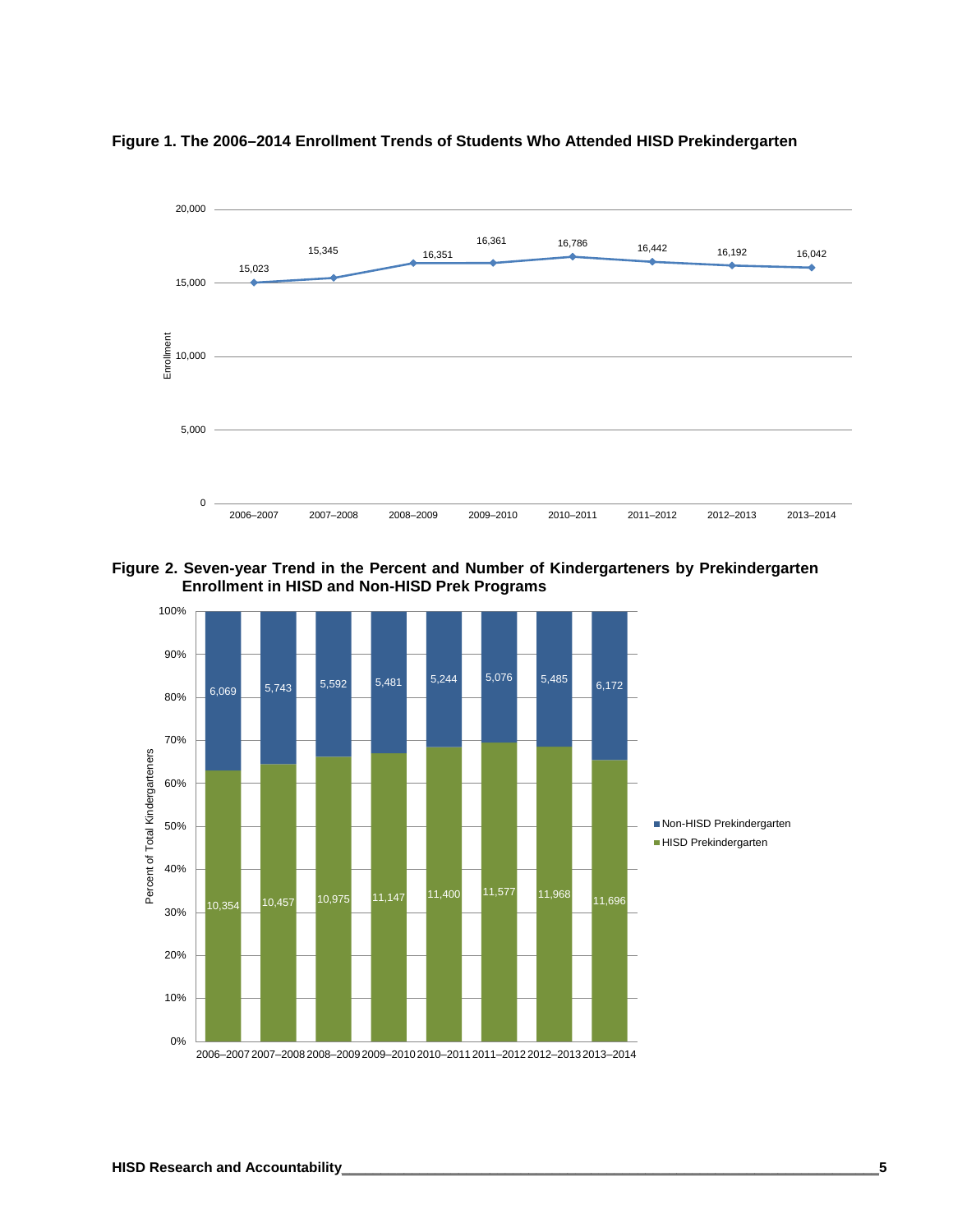#### **What were the demographic characteristics of HISD and Non-HISD prekindergarten students?**

• The demographic characteristics of HISD and Non-HISD prekindergarten students were similar with respect to gender and special education placement, but were different relative to ethnicity, economically-disadvantaged status, LEP, and at-risk status based on their kindergarten enrollment record in 2013–2014 (Table 1, p. 15). Notably, 73.3% of the HISD prekindergarten students were Hispanic, 91.1% were economically-disadvantaged, 53.7% were LEP, and 84.0% were at-risk. These proportions of Hispanic, economically-disadvantaged, LEP and at-risk students were lower in the Non-HISD prekindergarten sample. There is a smaller proportion of White students in the HISD prekindergarten group (2.7%) than in the Non-HISD prekindergarten group (18.3%).

#### **How did HISD and Non-HISD prekindergarten students perform on the 2013–2014 kindergarten Stanford and Aprenda reading subtests?**

- The kindergarten reading subtest performance of HISD and Non-HISD prekindergarten students in 2013–2014 were compared by using descriptive statistics and independent two-sample t-tests, and the results are presented in **Figure 3** (p. 7). **Table 2** (p. 16) shows additional descriptive statistics. The similar analytic procedure was applied to the mathematics subtest data.
- The HISD prekindergarten students ( $M = 54.3$ ) obtained a higher mean NCE score than Non-HISD prekindergarten students (M = 52.3) on the 2013–2014 kindergarten Stanford reading subtest. On the 2013–2014 kindergarten Aprenda reading subtest, HISD prekindergarten students ( $M = 66.4$ ) obtained a higher mean NCE scores than their peers who did not attend HISD prekindergarten programs (M = 52.9) (Figure 3, p. 7).
- The HISD prekindergarten students obtained higher mean NCE scores than the district mean NCE scores on both 2013–2014 kindergarten Stanford and Aprenda reading subtests (Figure 3, p. 7).
- Independent t-test was used to examine the performance difference on the 2013–2014 kindergarten Stanford and Aprenda reading subtests between HISD and Non-HISD prekindergarten students. The t-test results showed that the mean NCE score differences on the 2013–2014 kindergarten Stanford and Aprenda reading subtests between HISD prekindergarten and Non-HISD prekindergarten students were statistically significant ( $p < 0.05$ ) (Table 2, p. 16).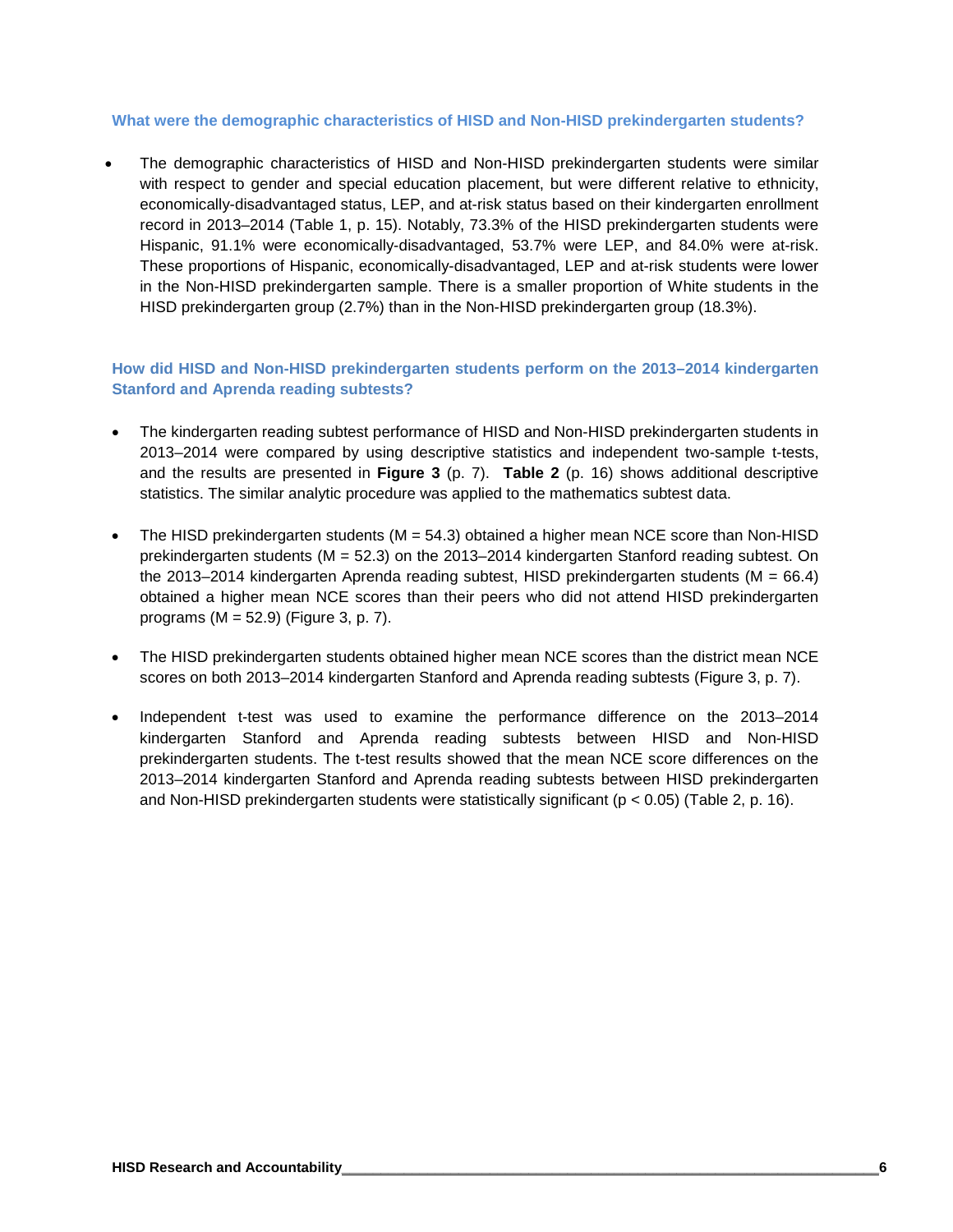

## **Figure 3. Mean NCE Scores on the 2013–2014 Kindergarten Stanford and Aprenda Reading Subtests for HISD and Non-HISD Prekindergarten Students**

#### **How did HISD and Non-HISD prekindergarten students perform on the 2013–2014 kindergarten Stanford and Aprenda mathematics subtests?**

- **Figure 4** (p. 8) shows that students who attended HISD prekindergarten programs (M = 52.8) scored higher than their peers who did not attend HISD prekindergarten programs ( $M = 50.5$ ) the previous year on the 2013–2014 kindergarten Stanford mathematics subtest. An even greater difference was evidenced on the Aprenda test ( $M = 73.2$  vs.  $M = 61.3$ ).
- HISD prekindergarten students obtained higher mean NCE scores than the district mean scores on both 2013–2014 kindergarten Stanford and Aprenda mathematics subtests (Figure 4, p. 8).
- Independent t-test results showed that the mean NCE score differences on the 2013–2014 kindergarten Stanford and Aprenda mathematics subtests between HISD prekindergarten and Non-HISD prekindergarten students were statistically significant (p < 0.05) **(Table 3,** p. 16**)**.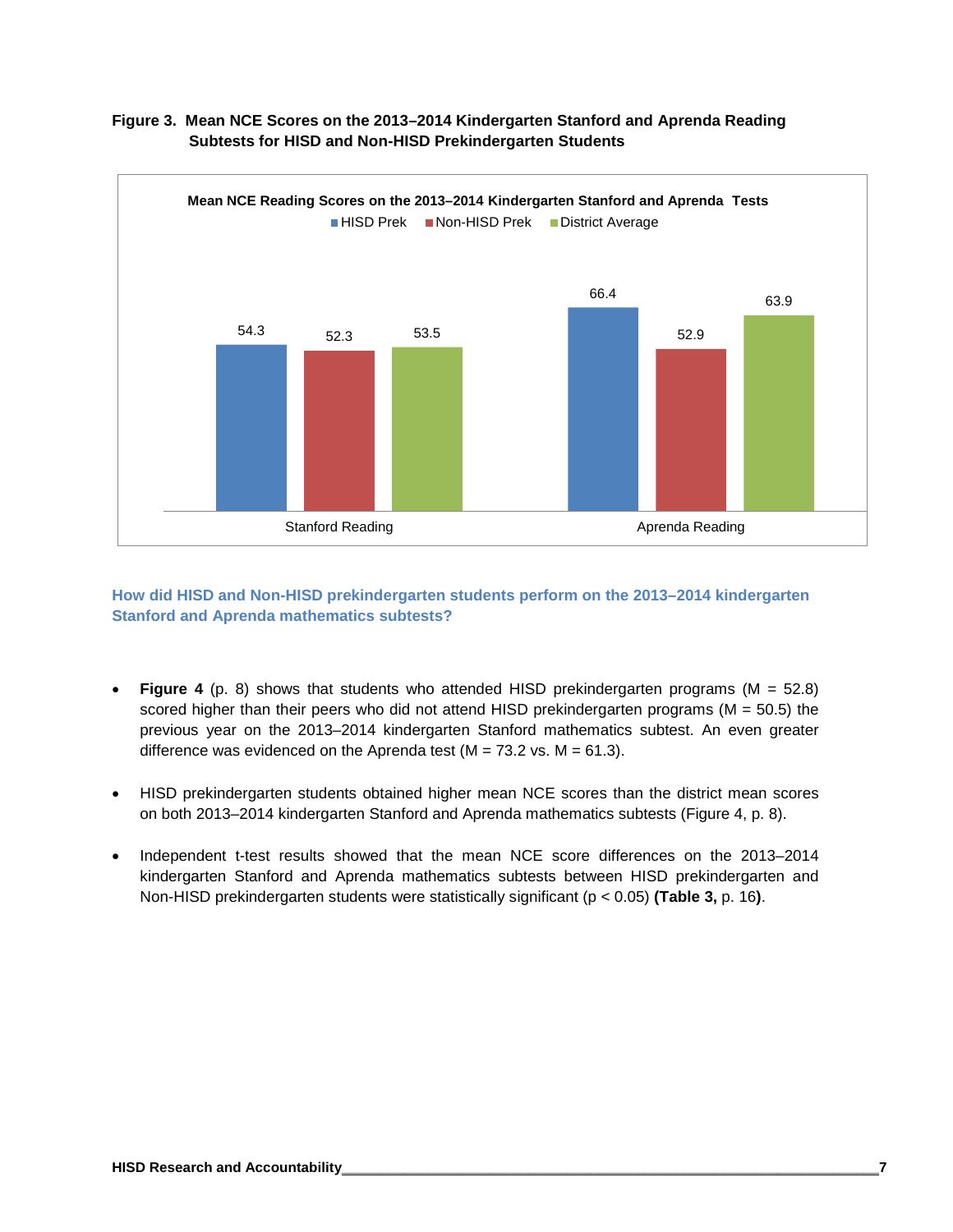

#### **Figure 4. Mean NCE Scores of Students on the 2013–2014 Kindergarten Stanford and Aprenda Mathematics Subtests for HISD and Non-HISD Prekindergarten Students**

### **Did HISD and Non-HISD prekindergarten students perform differently on kindergarten reading subtests by student groups?**

- At the student group level analysis, **Table 4** (p. 17) shows that Black and Hispanic prekindergarten students outperformed their Non-HISD prekindergarten peers on the 2013–2014 kindergarten Stanford reading subtest. The effect sizes were 0.34 and 0.39, respectively, for Black and Hispanic subgroups. The magnitude of the differences was modest-large **(Figure 5,** p. 9**)**.
- Table 4 (p. 17) shows that the economically-disadvantaged students who attended HISD prekindergarten scored higher on the 2013–2014 Stanford reading subtest compared to their peers who did not attend HISD prekindergarten (mean difference = 8.6 NCEs). The corresponding effect size for the mean score difference between HISD and Non-HISD economicallydisadvantaged students is 0.44. The effect size indicated that the magnitude of the difference was modest-large (Figure 5, p. 9).
- Among students who attended HISD prekindergarten programs, economically-disadvantaged students obtained a lower mean NCE score than their non-economically-disadvantaged peers on the 2013–2014 kindergarten Stanford reading (mean difference = 11 NCEs) (Table 4, p. 17). However, this is smaller than the gap for those students who did not attend HISD prekindergarten (mean difference = 17.2 NCEs).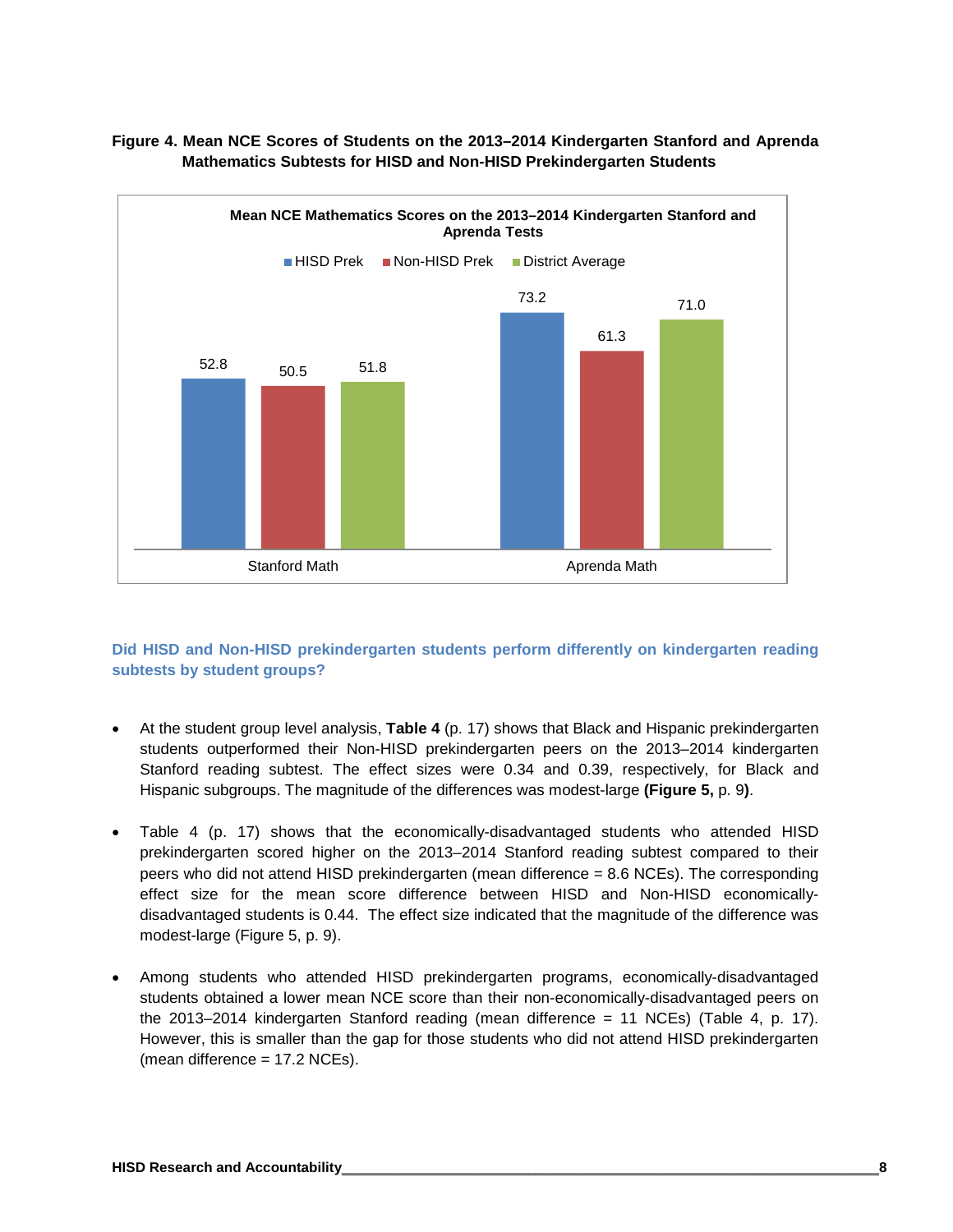• Table 4 (p. 17) shows that LEP and at-risk HISD prekindergarten students outperformed their Non-HISD prekindergarten peers on the 2013–2014 kindergarten Stanford reading subtest. The effect sizes were 0.32 and 0.29, respectively, for LEP and at-risk subgroups. The effect sizes indicated that the magnitude of the mean score differences were modest-large (Figure 5, p. 9).



# **Figure 5. Effect sizes of HISD Prekindergarten Students vs. Non-HISD Prekindergarten Students on the 2013–2014 Kindergarten Stanford Reading Subtest by Student Groups**

*Note.* Defined  $d = 0.15$  as small-modest,  $d = 0.3$  as modest-large,  $d = 0.5$  as large.

- **Table 5** (p. 18) shows that HISD prekindergarten students obtained higher mean NCE scores on the 2013–2014 kindergarten Aprenda reading subtest than their Non-HISD prekindergarten peers within the following student groups: gender, economically-disadvantaged status, LEP status, and at-risk.
- **Figure 6** (p. 10) shows that the effect size within each student group was modest or large ( $d > 0.3$ ) when HISD prekindergarten students were compared with their Non-HISD prekindergarten peers on the 2013–2014 kindergarten Aprenda reading subtest.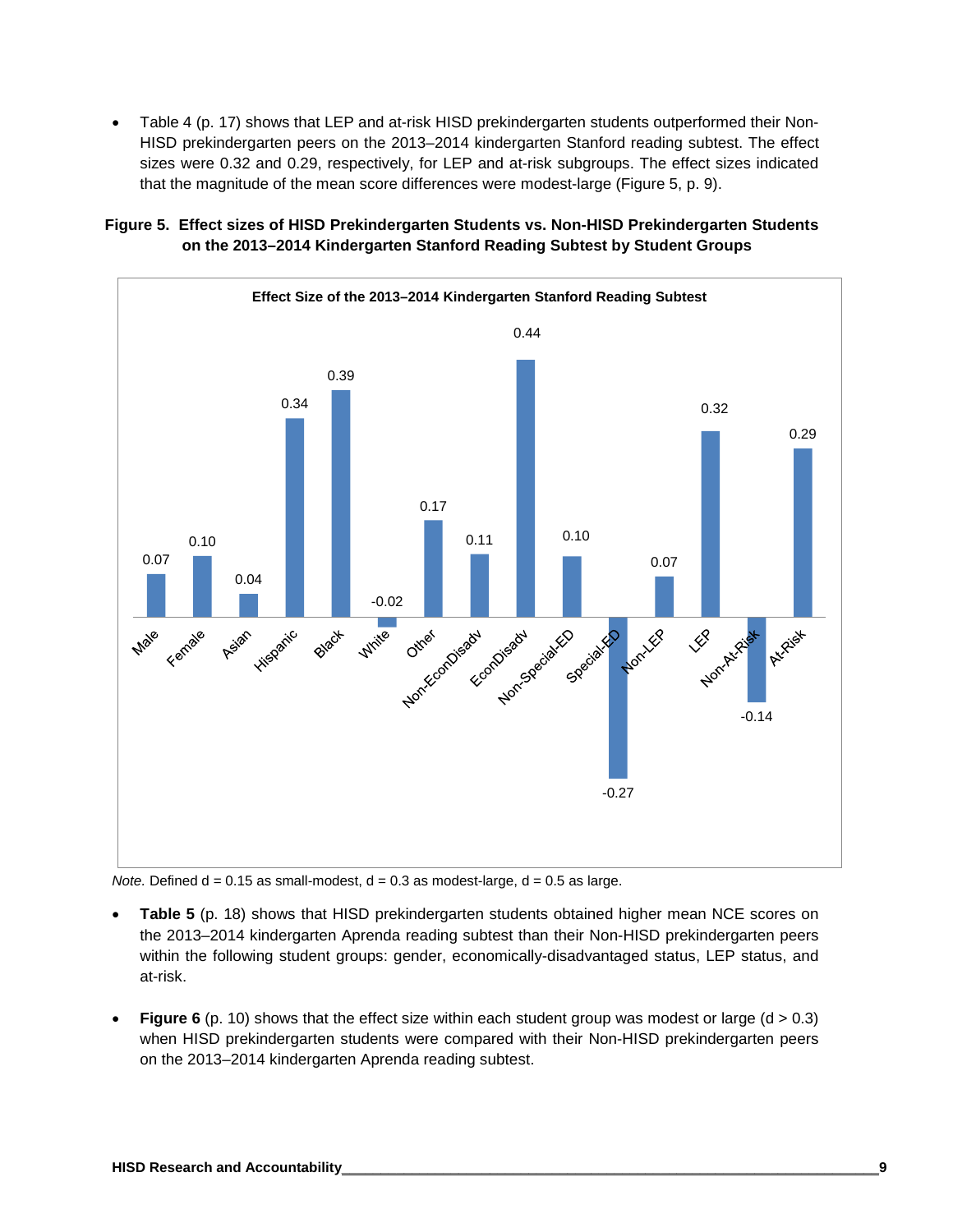

**Figure 6. Effect sizes of HISD Prekindergarten Students vs. Non-HISD Prekindergarten Students on the 2013–2014 Kindergarten Aprenda Reading Subtest by Student Groups**

*Note.* Defined  $d = 0.15$  as small-modest,  $d = 0.3$  as modest-large,  $d = 0.5$  as large.

#### **Did HISD and Non-HISD prekindergarten students perform differently on kindergarten mathematics subtests by student groups?**

- **Table 6** (p. 19) shows that Black and Hispanic HISD prekindergarten students outperformed their Non-HISD prekindergarten peers on the 2013–2014 kindergarten Stanford mathematics subtest. The effect sizes for the mean NCE score difference were 0.32 and 0.40, respectively, for Black and Hispanic subgroups. The effect size indicated that the magnitude of the differences was modest-large **(Figure 7,** p. 11**)**.
- Economically-disadvantaged students who attended HISD prekindergarten scored higher on the 2013–2014 Stanford mathematics subtest compared to economically-disadvantaged students who did not attend HISD prekindergarten (mean difference = 9.3 NCEs) (Table 6, p. 19). The corresponding effect size for the mean NCE score difference between HISD and Non-HISD economically-disadvantaged students was 0.44. The effect size indicated that the magnitude of the difference was modest-large (Figure 7, p. 11).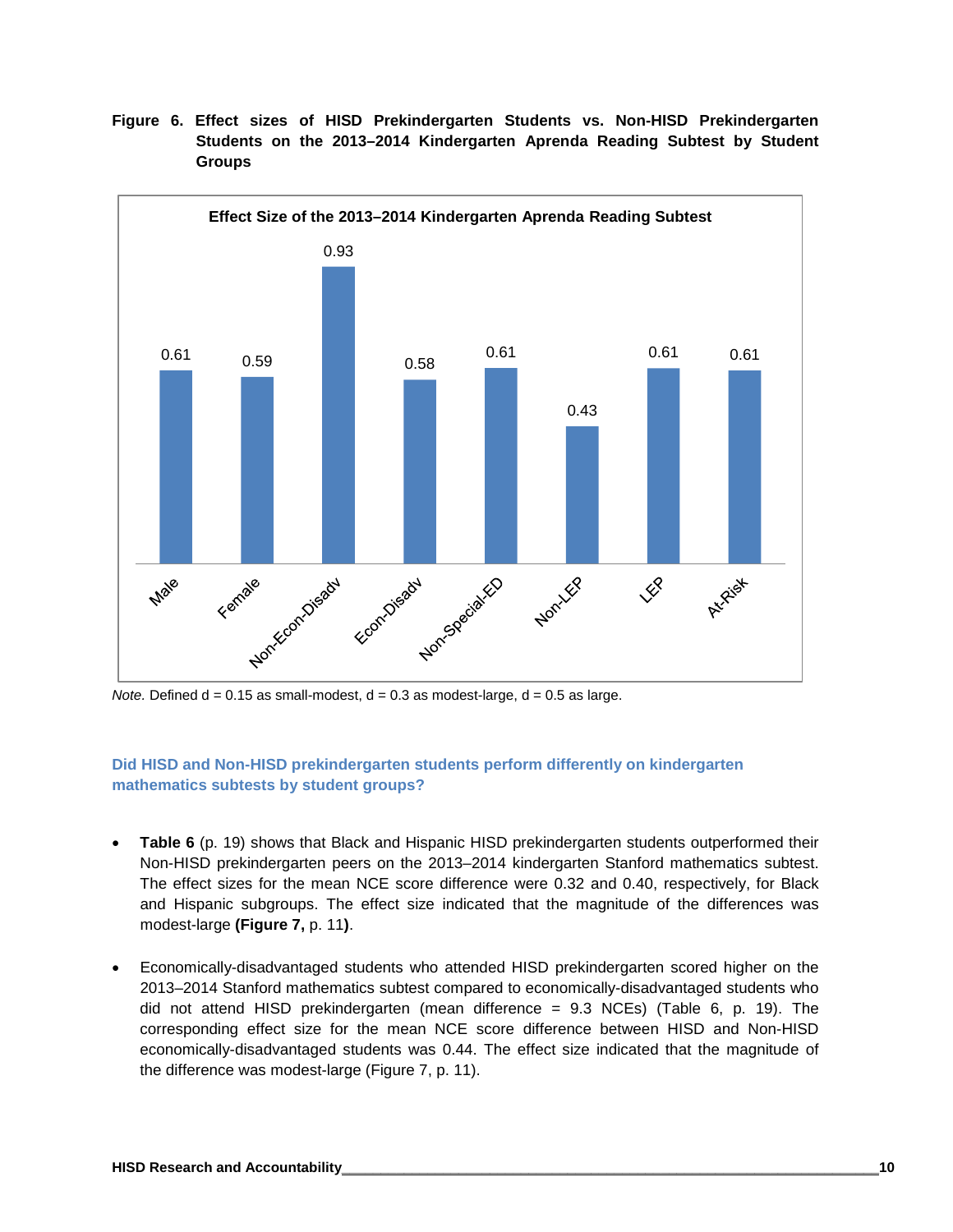- Among students who attended HISD prekindergarten, the economically-disadvantaged students obtained a lower mean NCE score than their non-economically-disadvantaged peers on the 2013– 2014 kindergarten Stanford mathematics subtest (mean difference = 10.2 NCEs) (Table 6, p. 19). Similar to the results in reading, this gap was smaller than the one evidenced for students who did not attend HISD prekindergarten (mean difference = 18.0 NCEs).
- Table 6 (p. 19) shows that LEP and at-risk HISD prekindergarten students outperformed their Non-HISD peers on the 2013–2014 kindergarten Stanford mathematics subtest. The effect sizes for the mean NCE score differences were 0.44 and 0.27, respectively, for LEP and at-risk subgroups. The effect sizes indicated that the magnitude of the mean score differences were modest-large (Figure 7, p. 11).
- Among students who attended HISD prekindergarten, at-risk students obtained a lower mean NCE score than their non-at-risk peers on the 2013–2014 kindergarten Stanford mathematics subtest (16.5 NCEs) (Table 6, p. 19). Nevertheless, the gap was smaller than for those students who did not attend HISD prekindergarten (mean difference = 24.9 NCEs).

#### **Figure 7. Effect sizes of HISD Prekindergarten Students vs. Non-HISD Prekindergarten Students on the 2013–2014 Kindergarten Stanford Mathematics Subtest by Student Groups**



*Note.* Defined  $d = 0.15$  as small-modest,  $d = 0.3$  as modest-large,  $d = 0.5$  as large.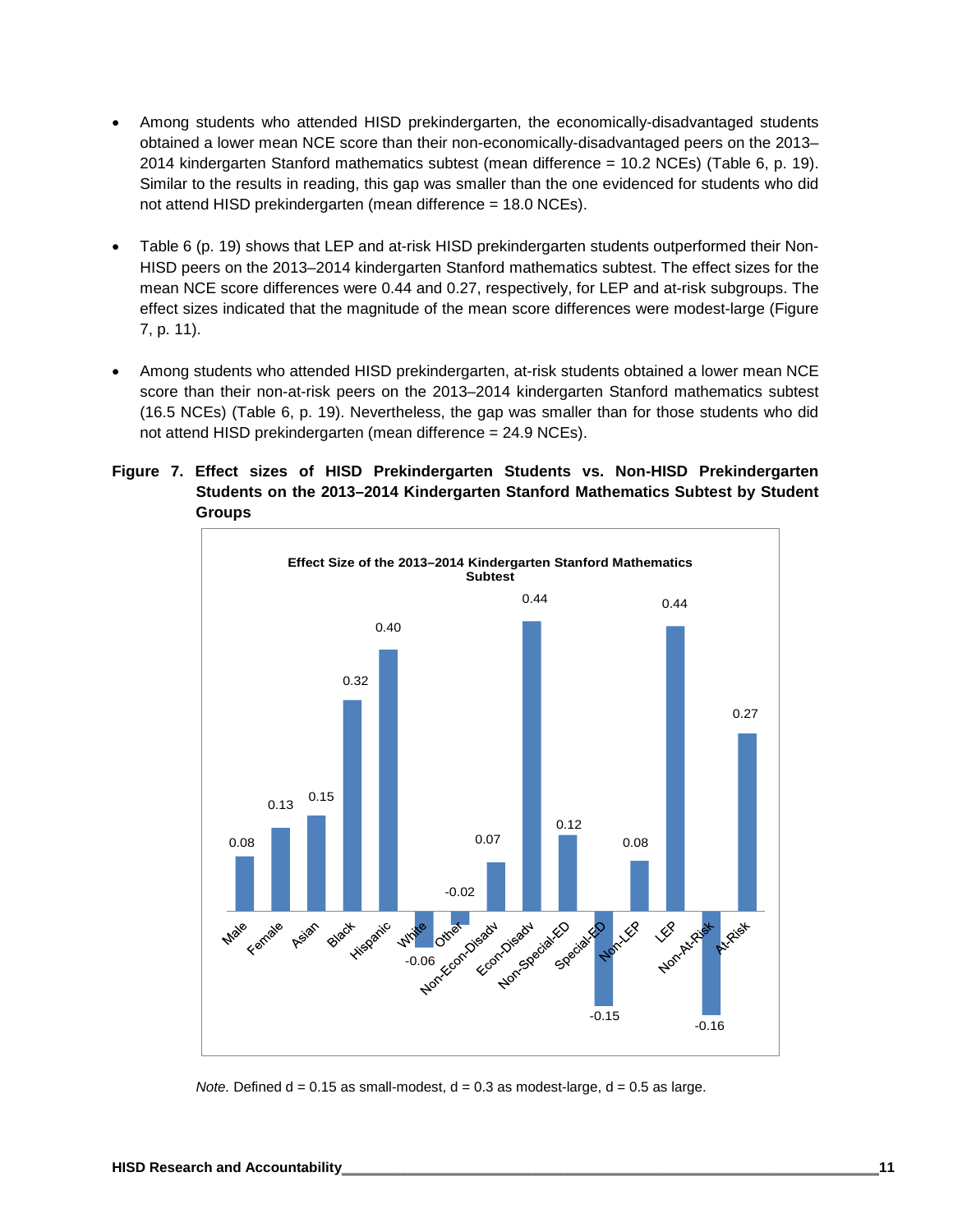- **Table 7** (p. 20) shows that HISD prekindergarten students obtained higher mean NCE scores on the 2013–2014 kindergarten Aprenda mathematics subtest than their Non-HISD prekindergarten peers within all of the student groups: gender, economically-disadvantaged status, special education placement, LEP, and at-risk.
- **Figure 8** (p. 12) shows that the effect size within each student group was modest or large (d > 0.3) when HISD prekindergarten students were compared with their Non-HISD prekindergarten peers.

#### **Figure 8. Effect sizes of HISD Prekindergarten Students vs. Non-HISD Prekindergarten Students on the 2013–2014 Kindergarten Aprenda Mathematics Subtest**



*Note.* Defined  $d = 0.15$  as small-modest,  $d = 0.3$  as modest-large,  $d = 0.5$  as large.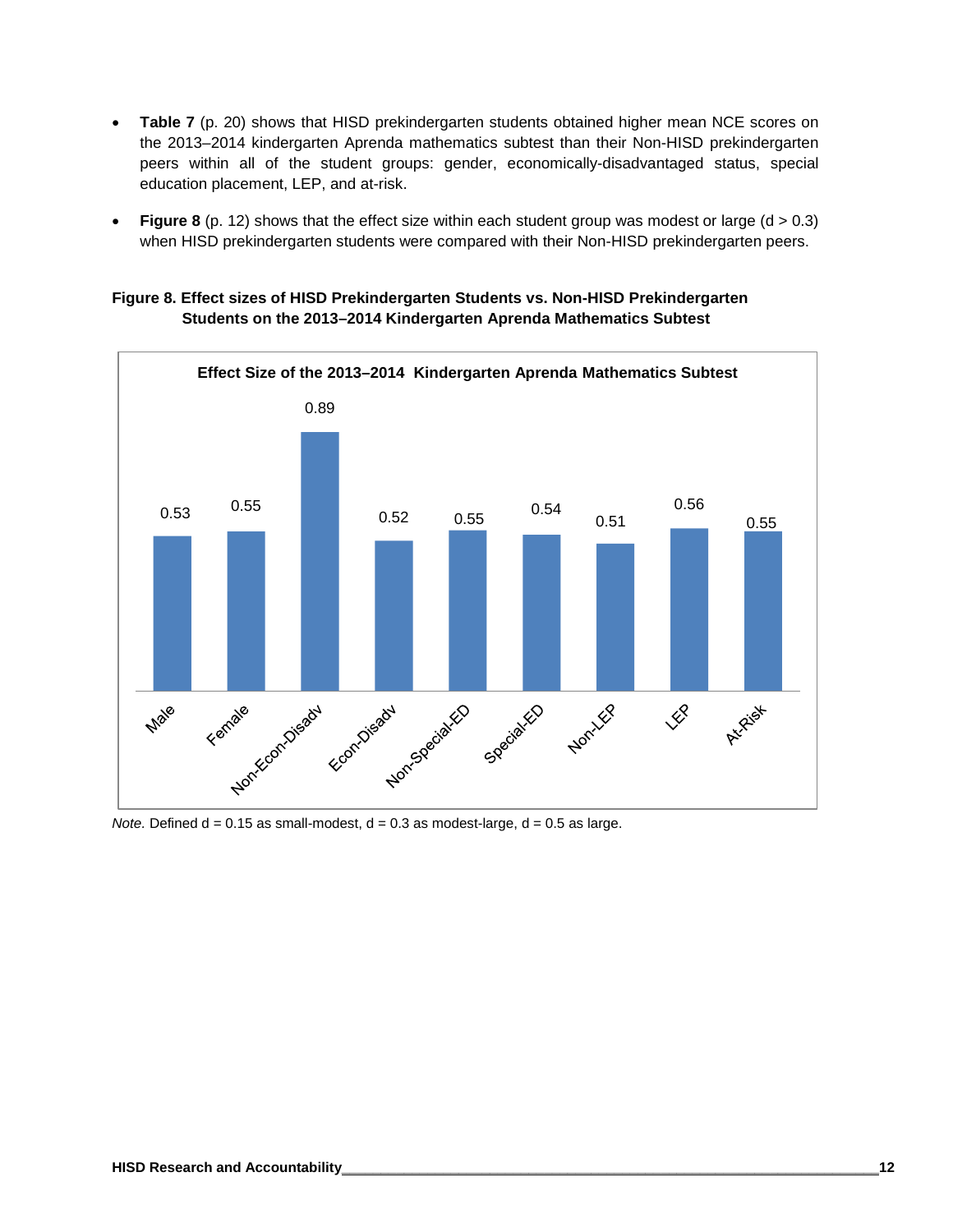# **Discussion**

The overall goal of prekindergarten education is to increase school readiness of disadvantaged students who may otherwise fall behind because of their environments and conditions. The current evaluation examined the effect of 2012–2013 HISD prekindergarten programs on students' performance in kindergarten during the 2013–2014 academic year. Findings from the evaluation suggested that HISD prekindergarten programs had positive effects on Black, Hispanic, economicallydisadvantaged, special education, LEP and at-risk students' kindergarten Stanford and Aprenda reading and mathematics performance. The findings suggested that HISD prekindergarten program may help to close the achievement gap between disadvantaged students and their non-disadvantaged peers.

A methodological challenge of this evaluation is selection bias. The Non-HISD prekindergarten students in this evaluation may have had preschool experience in other Non-HISD prekindergarten programs. The current HISD student information database does not identify children who did not attend any early childhood education programs or attended Non-HISD prekindergarten programs , therefore, there are two recommendations. First, policymakers must be cautious when they make inference about the quality of HISD prekindergarten programs based on the performance difference between HISD prekindergarten and Non-HISD prekindergarten groups. Second, HISD may consider modifying its student information database to collect prekindergarten educational placement information when students enroll in HISD kindergarten. This will enable district administrators and researchers to determine the full impact of HISD prekindergarten education. Another limitation of this evaluation is that the kindergarten academic performance was the only outcome variable to evaluate the quality of HISD prekindergarten programs. The observation data of classroom instruction may be collected to assess how HISD early childhood programs are implemented at the campus level, and to what extent quality and quantity of implementation may contribute to positive program outcomes.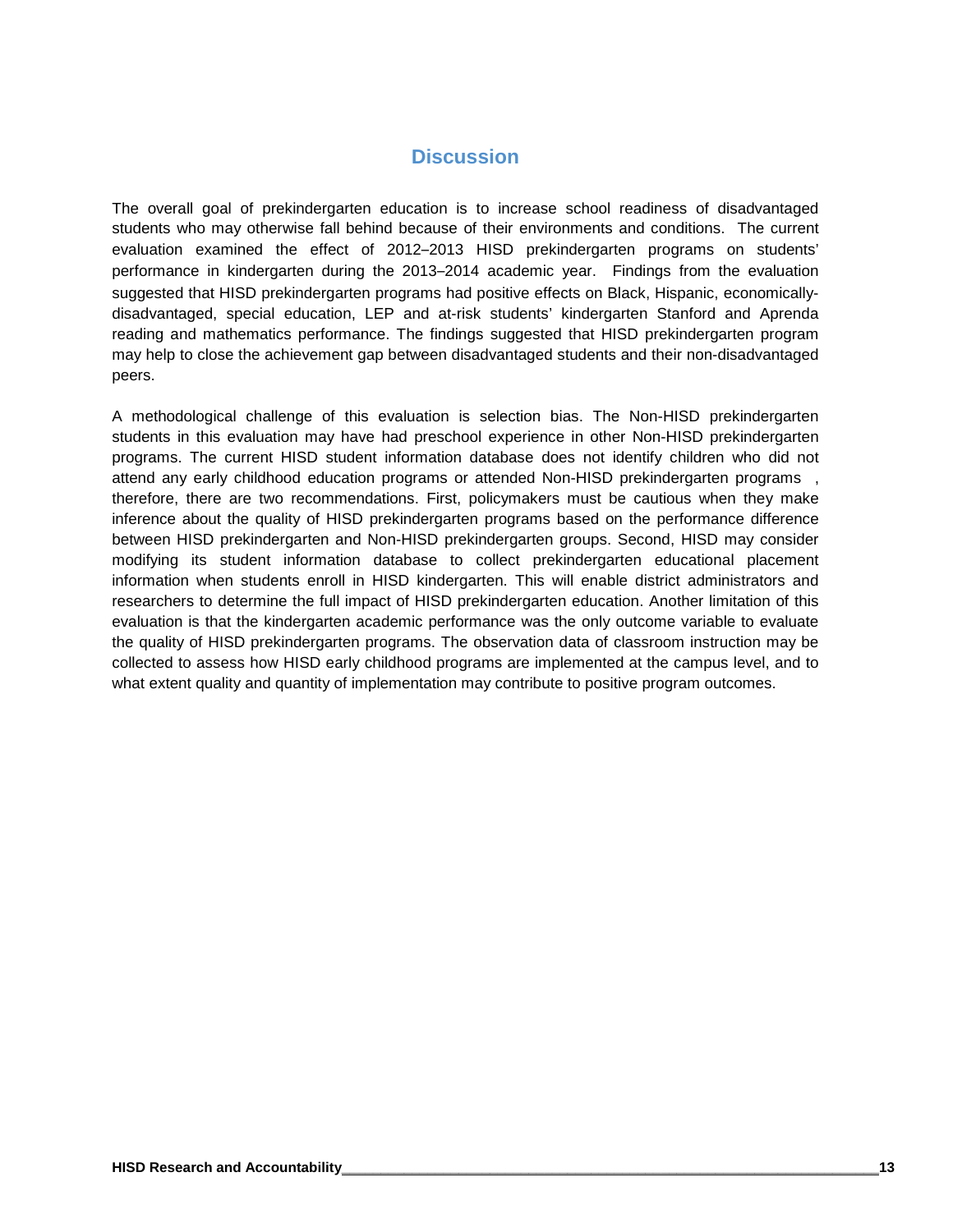# **References**

- Aikens, N. L., & Barbarin, O. (2008). Socioeconomic differences in reading trajectories: The contribution of family, neighborhood, and school contexts. *Journal of Educational Psychology,* 100(2), 235-251. doi:10.1037/0022-0663.100.2.235.
- Brooks-Gunn, J. (2003). Do you believe in magic? What we can expect from early childhood intervention programs? *SRCD Social Policy Report, 17*, 3-14.
- Borman, G.D., & D'Agostino, J.V. (1996). Title I and student achievement: A meta-analysis of federal evaluation results. *Educational Evaluation and Policy Analysis*, 18, 309–326.
- Brooks-Gunn, J. (2003). Do you believe in magic? What we can expect from early childhood intervention programs? *SRCD Social Policy Report, 17*, 3-14.
- Chatterji, M. (2006). Reading achievement gaps, correlates, and moderators of early reading achievement: Evidence from the Early Childhood Longitudinal Study (ECLS) kindergarten to first grade sample. *Journal of Educational Psychology, 98*(3), 489-507. doi:10.1037/0022- 0663.98.3.489.
- Currie, J. (2001). Early childhood intervention programs: What do we know? *Journal of Economic Perspectives, 15*, 213-238.
- Currie, J., & Neidell, M. (2007). Getting inside the "Black Box" of Head Start quality: What matters and what doesn't. *Economics of Education Review, 26*(1), 83-99. doi:10.1016/j.econedurev.2005.03.004.
- Kulik, J.A., Kulik, C.C. and Bangert, R.L. (1984) 'Effects of practice on aptitude and achievement test scores.' American Education
- Gormley, W. T., Gayer, T., Phillips, D., & Dawson, B. (2005). The Effects of Universal Pre-K on Cognitive Development. *Developmental Psychology, 41*(6), 872-884. doi:10.1037/0012- 1649.41.6.872.
- Magnuson, K. A., Ruhm, C., & Waldfogel, J. (2007). Does prekindergarten improve school preparation and performance?. *Economics of Education Review, 26*(1), 33-51. doi:10.1016/j.econedurev.2005.09.008.
- Shager, H.M., Schindler, H.S., Magnuson, K.A., Duncan, G. J., Yoshikawa, H., Hart, C.M.D. (2013). Can research design explain variation in Head Start research results? A meta-analysis of cognitive and achievement outcomes. *Educational Evaluation and Policy Analysis, 35*, 76-95. doi: 10.3102/0162373712462453.
- University of Texas System/Texas Education Agency. (2010). Texas primary reading inventory. Austin,TX.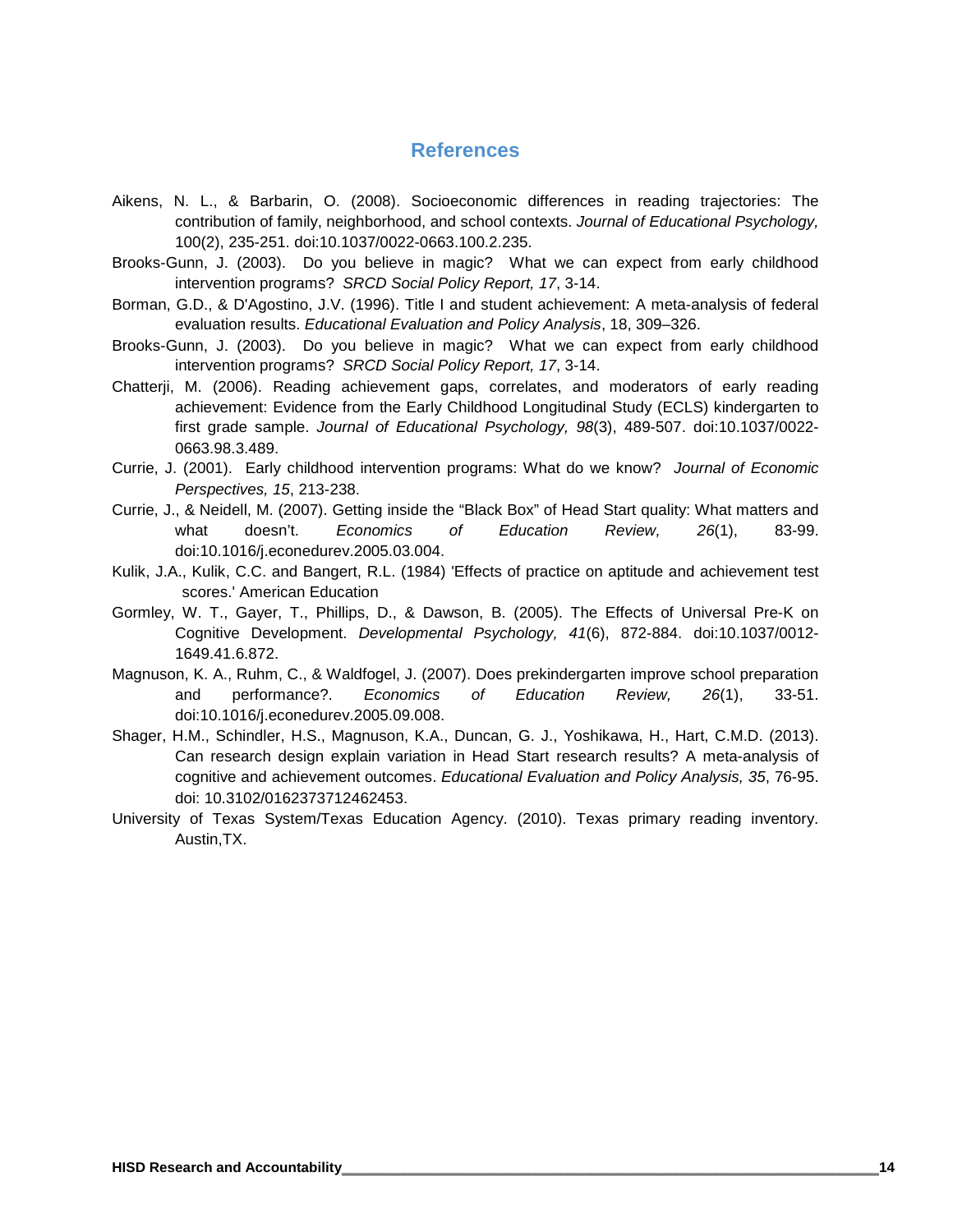|                                      |              | <b>HISD Prek</b> |      | <b>Non-HISD Prek</b> |      |  |  |  |
|--------------------------------------|--------------|------------------|------|----------------------|------|--|--|--|
|                                      |              | $(n = 11,696)$   |      | $(n = 6, 172)$       |      |  |  |  |
| Demographic<br><b>Characteristic</b> |              | n                | %    | n                    | %    |  |  |  |
| Gender                               | Male         | 5,868            | 50.2 | 3,241                | 52.5 |  |  |  |
|                                      | Female       | 5,828            | 49.8 | 2,931                | 47.5 |  |  |  |
| Ethnicity                            | Asian        | 269              | 2.3  | 492                  | 8.0  |  |  |  |
|                                      | <b>Black</b> | 2,456            | 21.0 | 1,580                | 25.6 |  |  |  |
|                                      | Hispanic     | 8,568            | 73.3 | 2,816                | 45.6 |  |  |  |
|                                      | White        | 312              | 2.7  | 1,132                | 18.3 |  |  |  |
|                                      | Other        | 91               | 0.8  | 152                  | 2.5  |  |  |  |
| Economically-<br>Disadvantaged       | <b>No</b>    | 1,037            | 8.9  | 2,352                | 38.1 |  |  |  |
|                                      | Yes          | 10,659           | 91.1 | 3,820                | 61.9 |  |  |  |
| Special<br>Education                 | <b>No</b>    | 11,265           | 96.3 | 5,915                | 95.8 |  |  |  |
|                                      | Yes          | 431              | 3.7  | 257                  | 4.2  |  |  |  |
| <b>Limited English</b><br>Proficient | No           | 5,410            | 46.3 | 4,539                | 73.5 |  |  |  |
| (LEP)                                | Yes          | 6,286            | 53.7 | 1,633                | 26.5 |  |  |  |
| At-Risk                              | No           | 1,872            | 16.0 | 1,612                | 26.1 |  |  |  |
|                                      | Yes          | 9,824            | 84.0 | 4,560                | 73.9 |  |  |  |

# **Table 1. Demographic Characteristics of HISD Kindergarteners by Prekindergarten Enrollment Status in 2012–2013**

*Note.* All data retrieved from PEIMS 2013–2014. The demographic information used in this evaluation was based on student information at the time that the student enrolled in kindergarten.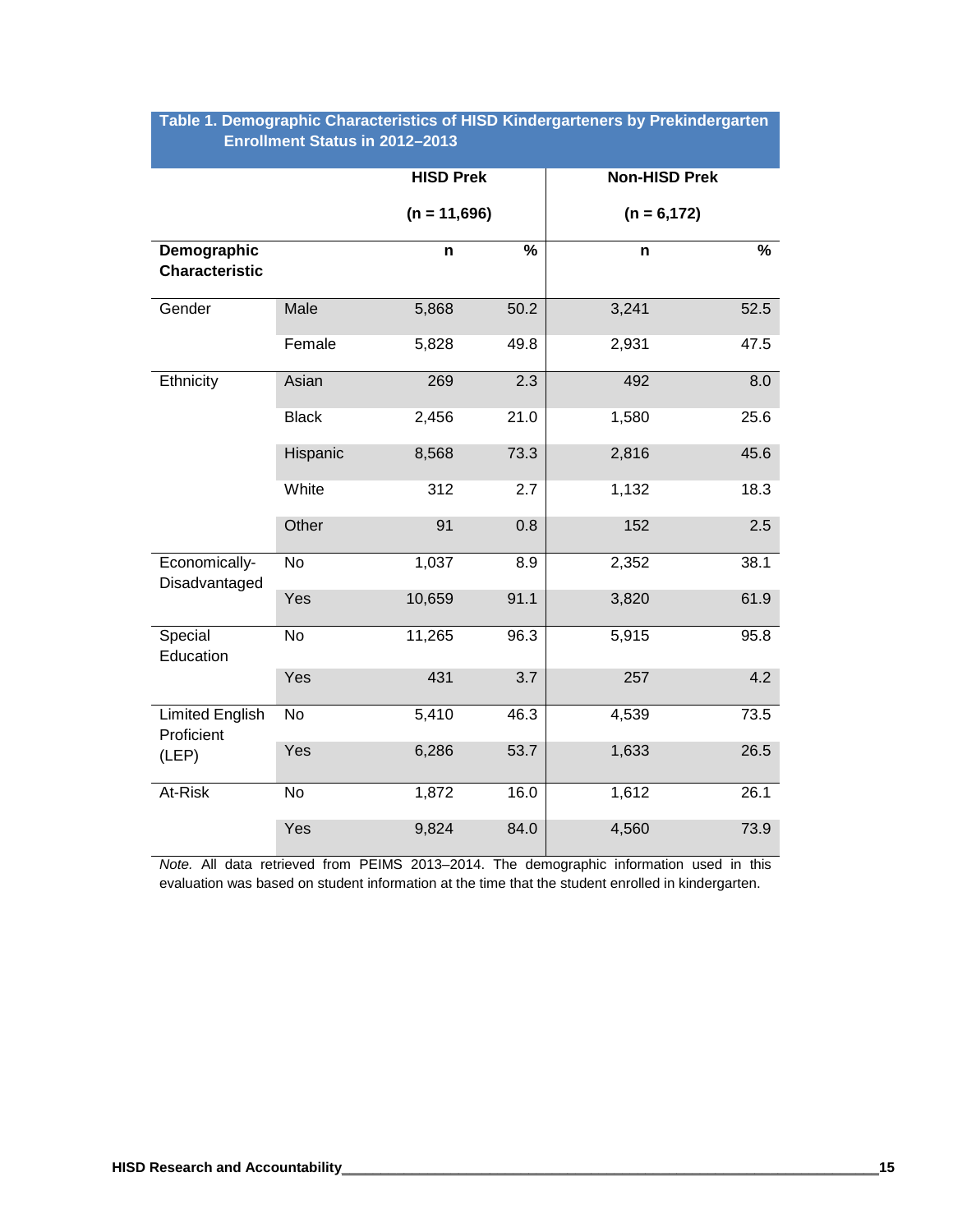| Table 2. Performance of HISD PreK Students and Non-HISD PreK Students on the 2013-2014 Kindergarten Stanford and Aprenda<br><b>Reading Subtests</b> |             |           |                  |                      |           |       |                                      |      |         |                     |  |
|-----------------------------------------------------------------------------------------------------------------------------------------------------|-------------|-----------|------------------|----------------------|-----------|-------|--------------------------------------|------|---------|---------------------|--|
|                                                                                                                                                     |             |           | <b>HISD Prek</b> | <b>Non-HISD Prek</b> |           |       | Mean<br><b>Differen</b><br><b>ce</b> |      | df      | Sig. (2-<br>tailed) |  |
|                                                                                                                                                     | <b>Mean</b> | <b>SD</b> | n                | Mean                 | <b>SD</b> | n     |                                      |      |         |                     |  |
| Stanford                                                                                                                                            | 54.3        | 19.9      | 6,243            | 52.3                 | 22.8      | 4,513 | 2.0                                  | 4.7  | 8.914.1 | < 0.001             |  |
| Aprenda                                                                                                                                             | 66.4        | 22.6      | 5,083            | 52.9                 | 22.9      | 1.154 | 13.5                                 | 18.3 | 6,235   | < 0.001             |  |

| Table 3. Performance of HISD PreK Students and Non-HISD PreK Students on the 2013–2014 Kindergarten Stanford and Aprenda<br><b>Mathematics Subtests</b> |    |                  |      |                      |                           |    |                     |
|---------------------------------------------------------------------------------------------------------------------------------------------------------|----|------------------|------|----------------------|---------------------------|----|---------------------|
|                                                                                                                                                         |    | <b>HISD Prek</b> |      | <b>Non-HISD Prek</b> | Mean<br><b>Difference</b> | df | Sig. (2-<br>tailed) |
|                                                                                                                                                         |    |                  |      |                      |                           |    |                     |
| Mean                                                                                                                                                    | SD |                  | Mean | SD                   |                           |    |                     |

|          | <b>Mean</b>   | <b>SD</b> | $-$<br>n | <b>Mean</b> | SD   |       |           |      |         |                     |
|----------|---------------|-----------|----------|-------------|------|-------|-----------|------|---------|---------------------|
| Stanford | 52.8          | 20.6      | 6,282    | 50.5        | 23.5 | 4,567 | ററ<br>ن.∠ | 5.4  | 9,038.4 | < 0.001             |
| Aprenda  | ר בד<br>ے.כ ⁄ | 21.2      | 5,081    | 61.3        | 24.7 | ,154  | 11.9      | 15.2 | ,562.7  | < 0.00 <sup>2</sup> |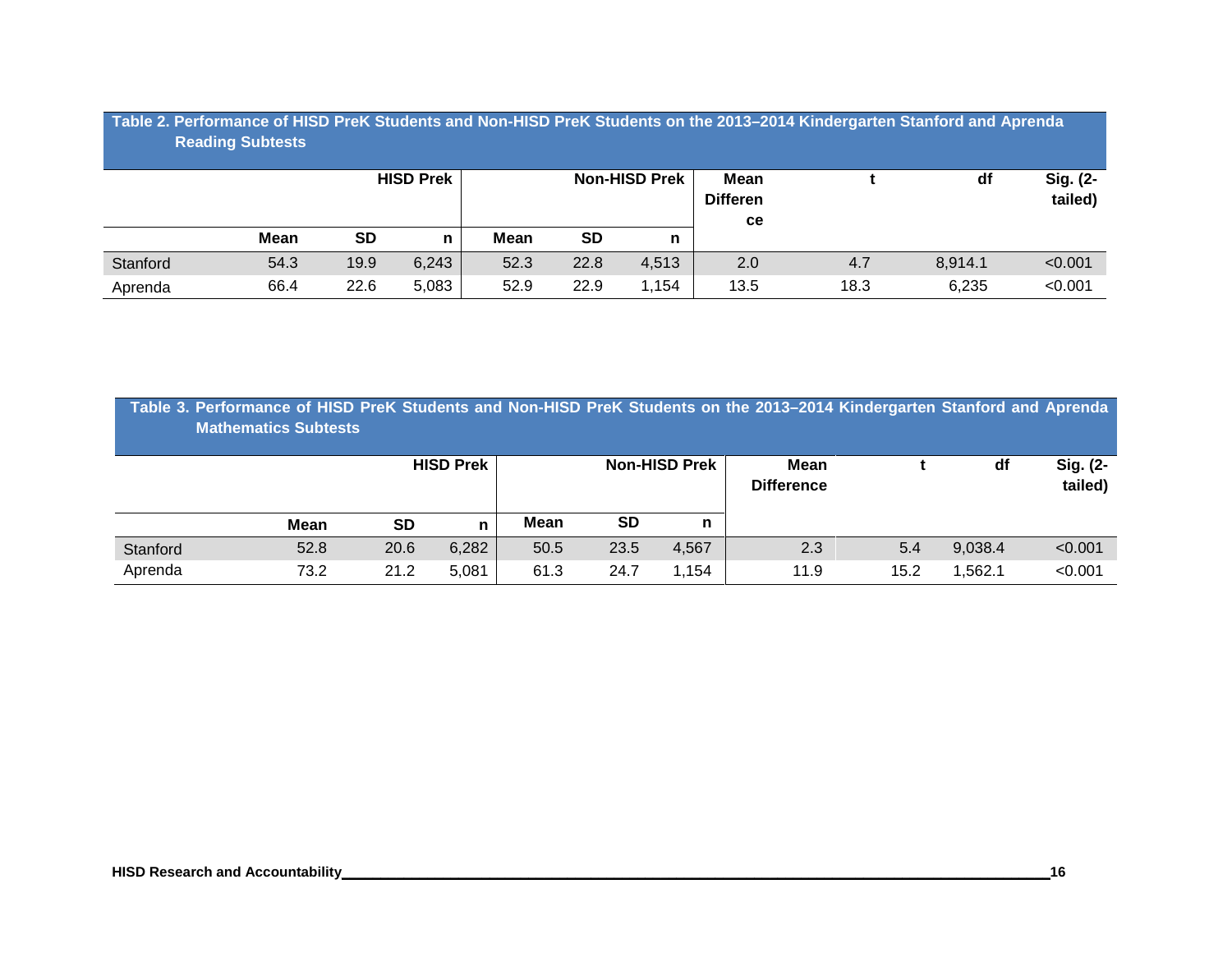#### **Table 4. Performance of HISD PreK Students and Non-HISD PreK Students on the 2013–2014 Kindergarten Stanford Reading by Student Groups Groups**

|                                            | <b>Contract Contract</b> |             |           | <b>HISD Prek</b> |             |      | <b>Non-HISD Prek</b> |                                  |                           |
|--------------------------------------------|--------------------------|-------------|-----------|------------------|-------------|------|----------------------|----------------------------------|---------------------------|
| <b>Student Group</b>                       |                          | <b>Mean</b> | <b>SD</b> | $\mathsf{n}$     | <b>Mean</b> | SD   | $\mathsf{n}$         | <b>Mean</b><br><b>Difference</b> | <b>Effect</b><br>Size (d) |
| Gender                                     | Male                     | 51.9        | $20.0\,$  | 3,116            | 50.3        | 23.0 | 2,354                | 1.6                              | 0.07                      |
|                                            | Female                   | 56.8        | 19.6      | 3,127            | 54.6        | 22.3 | 2,159                | $2.2\,$                          | 0.10                      |
| Ethnicity                                  | Asian                    | 70.3        | 20.5      | 258              | 69.4        | 24.5 | 449                  | 0.9                              | 0.04                      |
|                                            | <b>Black</b>             | 54.0        | 20.0      | 2,334            | 47.1        | 21.0 | 1,400                | 6.9                              | 0.34                      |
|                                            | Hispanic                 | 52.5        | 19.0      | 3,294            | 45.1        | 19.8 | 1,454                | 7.4                              | 0.39                      |
|                                            | White                    | 60.6        | 20.6      | 278              | 60.9        | 21.2 | 1,067                | $-0.3$                           | $-0.02$                   |
|                                            | Other                    | 63.7        | 21.2      | 79               | 60.1        | 22.8 | 143                  | 3.6                              | 0.17                      |
| Economically-<br>disadvantaged             | No                       | 63.8        | 20.4      | 873              | 61.4        | 22.6 | 2,130                | 2.4                              | 0.11                      |
|                                            | Yes                      | 52.8        | 19.4      | 5,370            | 44.2        | 19.7 | 2,383                | 8.6                              | 0.44                      |
| Special<br>Education                       | No                       | 54.7        | 19.8      | 6,069            | 52.5        | 22.8 | 4,386                | 2.2                              | 0.10                      |
|                                            | Yes                      | 40.3        | 19.7      | 174              | 46.0        | 22.8 | 127                  | $-5.7$                           | $-0.27$                   |
| <b>Limited English</b><br>Proficient (LEP) | No                       | 54.4        | 19.7      | 5,121            | 52.9        | 22.6 | 4,076                | 1.5                              | 0.07                      |
|                                            | Yes                      | 54.1        | 20.9      | 1,122            | 47.2        | 23.9 | 437                  | 6.9                              | 0.32                      |
| At-Risk                                    | $\overline{N}$           | 67.7        | 17.7      | 1,750            | 70.4        | 19.9 | 1,450                | $-2.7$                           | $-0.14$                   |
|                                            | Yes                      | 49.1        | 18.3      | 4,493            | 43.8        | 18.7 | 3,063                | 5.3                              | 0.29                      |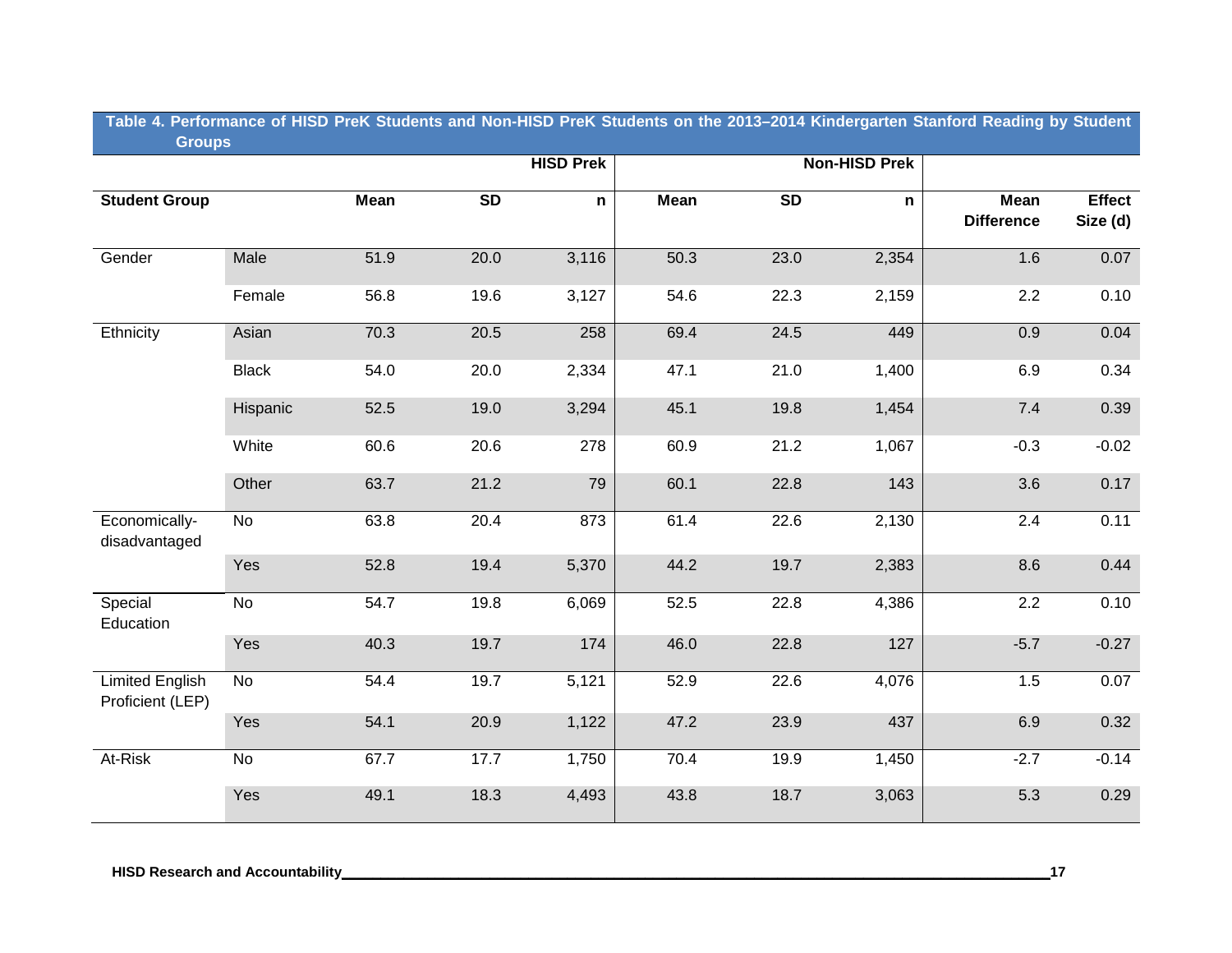### **Table 5. Performance of HISD PreK Students and Non-HISD PreK Students on the 2013–2014 Kindergarten Aprenda Reading by Student Groups**

|                                     |           |      |           | <b>HISD Prek</b> |             |           | <b>Non-HISD Prek</b> |                           |                                     |
|-------------------------------------|-----------|------|-----------|------------------|-------------|-----------|----------------------|---------------------------|-------------------------------------|
| <b>Student Group</b>                |           | Mean | <b>SD</b> | $\mathsf{n}$     | <b>Mean</b> | <b>SD</b> | n                    | Mean<br><b>Difference</b> | <b>Effect</b><br><b>Size</b><br>(d) |
| Gender                              | Male      | 64.1 | 22.7      | 2,545            | 50.4        | 22.5      | 600                  | 13.7                      | 0.61                                |
|                                     | Female    | 68.6 | 22.2      | 2,538            | 55.5        | 23.2      | 554                  | 13.1                      | 0.59                                |
| Economically-<br>disadvantaged      | <b>No</b> | 68.5 | 21.5      | 138              | 48.1        | 22.7      | 89                   | 20.4                      | 0.93                                |
|                                     | Yes       | 66.3 | 22.6      | 4,945            | 53.2        | 22.9      | 1,065                | 13.1                      | 0.58                                |
| Special<br>Education                | <b>No</b> | 67.0 | 22.4      | 4,928            | 53.2        | 23.0      | 1,128                | 13.8                      | 0.61                                |
|                                     | Yes       | 47.1 | 20.1      | 155              | 38.2        | 16.5      | 26                   | $\sim$ $\sim$             |                                     |
| Limited English<br>Proficient (LEP) | <b>No</b> | 68.1 | 22.0      | 45               | 58.8        | 21.7      | 67                   | 9.3                       | 0.43                                |
|                                     | Yes       | 66.3 | 22.6      | 5,038            | 52.5        | 23.0      | 1,087                | 13.8                      | 0.61                                |
| At-Risk                             | <b>No</b> | 75.8 | 17.6      | 27               | 68.8        | 20.7      | 17                   | $\overline{\phantom{a}}$  |                                     |
|                                     | Yes       | 66.3 | 22.6      | 5,056            | 52.6        | 22.9      | 1,137                | 13.7                      | 0.61                                |

*Note.* Effect size and mean difference were not reported when n<30, and were denoted by "--".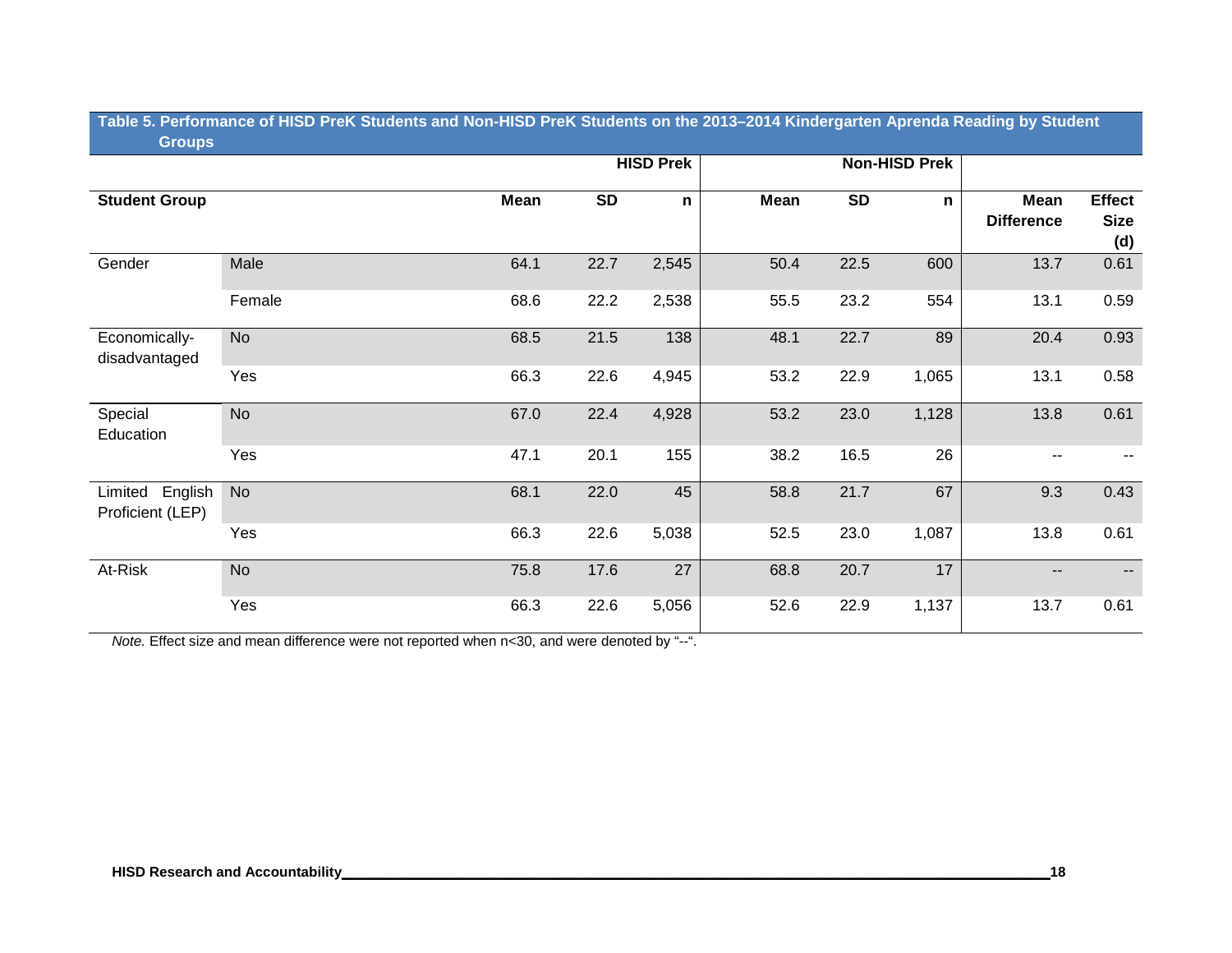### **Table 6. Performance of HISD PreK Students and Non-HISD PreK Students on the 2013–2014 Kindergarten Stanford Mathematics by Student Groups**

|                                     |              |             |                 | <b>HISD Prek</b> |             |                 | <b>Non-HISD Prek</b> |                                                 |                                     |
|-------------------------------------|--------------|-------------|-----------------|------------------|-------------|-----------------|----------------------|-------------------------------------------------|-------------------------------------|
| <b>Student Group</b>                |              | <b>Mean</b> | $\overline{SD}$ | $\mathsf{n}$     | <b>Mean</b> | $\overline{SD}$ | n                    | $\overline{\mathsf{Mean}}$<br><b>Difference</b> | <b>Effect</b><br><b>Size</b><br>(d) |
| Gender                              | <b>Male</b>  | 51.1        | 20.9            | 3,134            | 49.3        | 24.3            | 2,391                | 1.8                                             | 0.08                                |
|                                     | Female       | 54.5        | 20.1            | 3,148            | 51.8        | 22.5            | 2,176                | 2.7                                             | 0.13                                |
| Ethnicity                           | Asian        | 65.4        | 17.9            | 257              | 62.3        | 22.8            | 447                  | 3.1                                             | 0.15                                |
|                                     | <b>Black</b> | 50.8        | 21.2            | 2,363            | 43.7        | 22.9            | 1,440                | 7.1                                             | 0.32                                |
|                                     | Hispanic     | 52.5        | 19.9            | 3,301            | 44.2        | 22.1            | 1,464                | 8.3                                             | 0.40                                |
|                                     | White        | 60.8        | 19.4            | 280              | 61.9        | 19.8            | 1,072                | $-1.1$                                          | $-0.06$                             |
|                                     | Other        | 59.1        | 20.0            | 81               | 59.5        | 19.2            | 144                  | $-0.4$                                          | $-0.02$                             |
| Economically-<br>disadvantaged      | No           | 61.6        | 18.8            | 877              | 60.1        | 21.1            | 2,136                | 1.5                                             | 0.07                                |
|                                     | Yes          | 51.4        | 20.5            | 5,405            | 42.1        | 22.2            | 2,431                | 9.3                                             | 0.44                                |
| Special<br>Education                | No           | 53.3        | 20.3            | 6,105            | 50.7        | 23.3            | 4,440                | 2.6                                             | 0.12                                |
|                                     | Yes          | 37.8        | 22.6            | 177              | 41.4        | 27.6            | 127                  | $-3.6$                                          | $-0.15$                             |
| Limited English<br>Proficient (LEP) | <b>No</b>    | 53.0        | 20.6            | 5,157            | 51.3        | 23.2            | 4,123                | 1.7                                             | 0.08                                |
|                                     | Yes          | 52.0        | 20.6            | 1,125            | 42.6        | 24.2            | 444                  | 9.4                                             | 0.44                                |
| At-Risk                             | No           | 64.7        | 16.3            | 1,762            | 67.4        | 17.4            | 1,460                | $-2.7$                                          | $-0.16$                             |
|                                     | Yes          | 48.2        | 20.2            | 4,520            | 42.5        | 21.7            | 3,107                | 5.7                                             | 0.27                                |